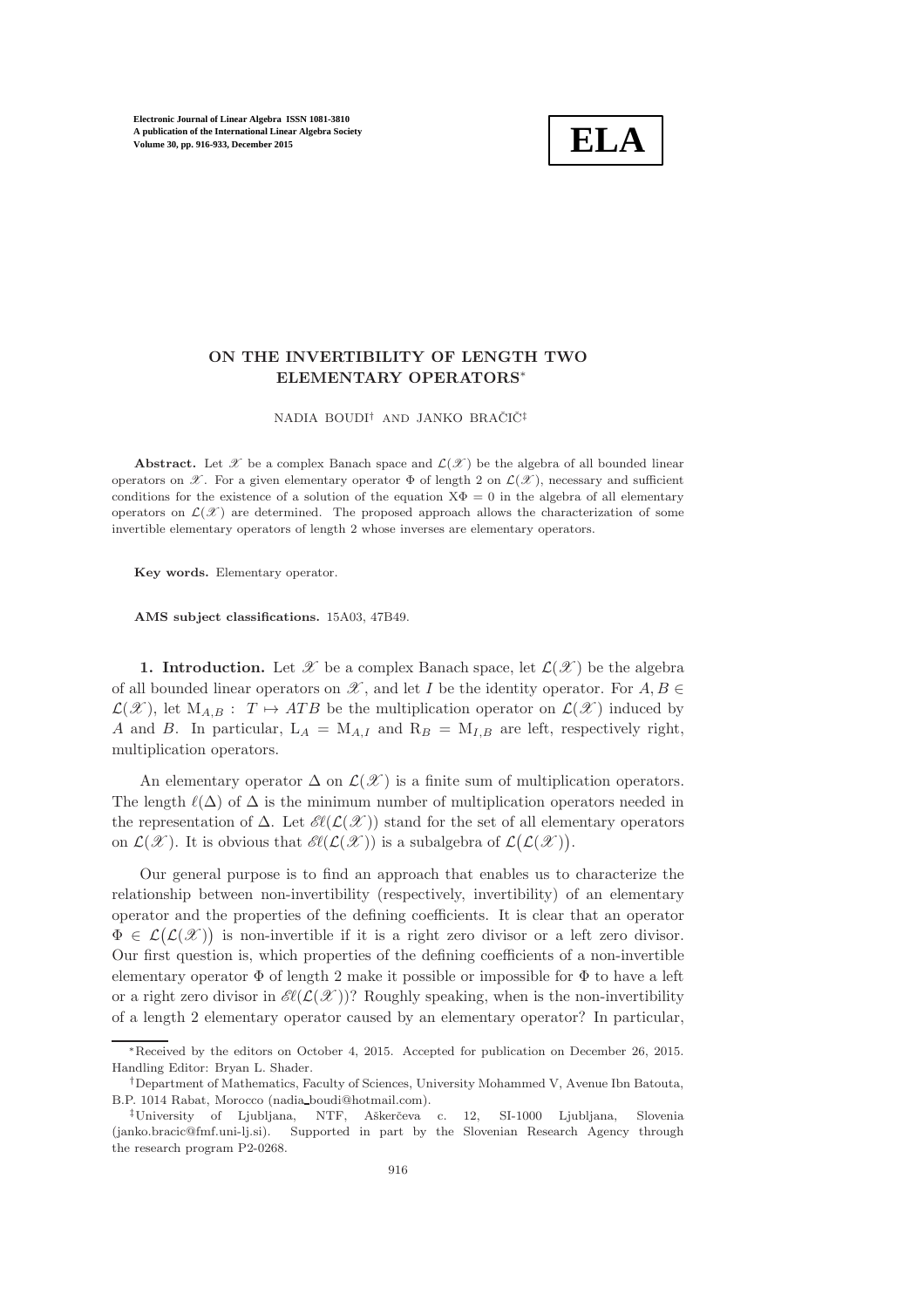**ELA**

On the Invertibility of Length Two Elementary Operators 917

we show that if a length 2 elementary operator  $\Phi$  is annihilated by an elementary operator, then either there exists a multiplication operator M such that  $M\Phi = 0$  (or  $\Phi M = 0$ ), or for every elementary operator  $\Psi$  having the same defining spaces,  $\Psi$  is non-invertible and its non-invertibility is caused by an elementary operator. In the latter case, the defining spaces of  $\Phi$  are equivalent to some maximal linear spaces of constant rank matrices. Our study is based on the description of two-dimensional complex matrix spaces of bounded rank. An interesting characterization is that of Atkinson and Stephens [\[1\]](#page-17-0). However, we deal with a different form (see Lemma [3.5\)](#page-4-0). Indeed, we believe that the study of equations of the form  $X\Phi = 0$  for general elementary operators may shed new light on some aspects of matrix spaces with bounded rank.

An important example of length 2 elementary operators are given by  $\Upsilon_{A,B}$  =  $I + M_{A,B}$ . We show that if  $\Upsilon_{A,B}$  is invertible and  $\Upsilon_{A,B}^{-1}$  is an elementary operator of length n, then either A or B is algebraic and  $min{deg(A), deg(B)} = n$ . As we shall see, in the case of matrix algebras  $M_n$ , every length 2 invertible elementary operator is a sum of two invertible multiplication operators. Hence, all invertible elementary operators are of the form  $M_{C,D} \Upsilon_{A,B}$ , where  $A, B, C, D \in M_n$  and  $C, D$  are invertible. However, in the infinite-dimensional case, there are examples of length 2 invertible elementary operators, such that all elementary operators having the same defining spaces are invertible and the inverse is of length 2.

Our proofs are elementary in the sense that we use only basic facts from linear algebra and operator theory and basic properties of tensor products.

The paper is organized as follows. In the next section, various known preliminary results are assembled. In Section [3,](#page-3-0) we characterize elementary operators of length at most 2 which are annihilated by elementary operators. In Section [4,](#page-11-0) we mainly deal with invertible elementary operators of length 2 whose inverses are elementary operators. In particular, we obtain a complete characterization of invertible length 2 elementary operators with inverse of length 2.

**2. Preliminaries.** Let  $\mathscr X$  and  $\mathscr Y$  be complex Banach spaces. We denote by  $\mathcal{L}(\mathcal{X}, \mathcal{Y})$  the space of all bounded linear operators from  $\mathcal{X}$  to  $\mathcal{Y}$ . A linear subspace  $V \subseteq \mathcal{L}(\mathcal{X}, \mathcal{Y})$  is said to be of bounded rank r if  $rk(T) \leq r$ , for all  $T \in \mathcal{V}$ , and it is said to be of constant rank r if  $rk(T) = r$ , for all nonzero  $T \in \mathcal{V}$ . We will denote by  $rk(V)$  the maximum of the ranks of elements in V. Suppose that X and Y are finite dimensional and that B and B' are bases of  $\mathscr X$  and  $\mathscr Y$ , respectively. For  $T \in \mathcal V$ , let  $M(T, B, B')$  denote the matrix representation of T with respect to B and B'. Then V is said to be equivalent to the space of matrices  $\{M(T, B, B') : T \in V\}.$ 

Denote by  $\mathscr{X} \otimes \mathscr{Y}$  the algebraic tensor product of  $\mathscr{X}$  and  $\mathscr{Y}$ . For  $x = \sum_{i=1}^{n} u_i \otimes$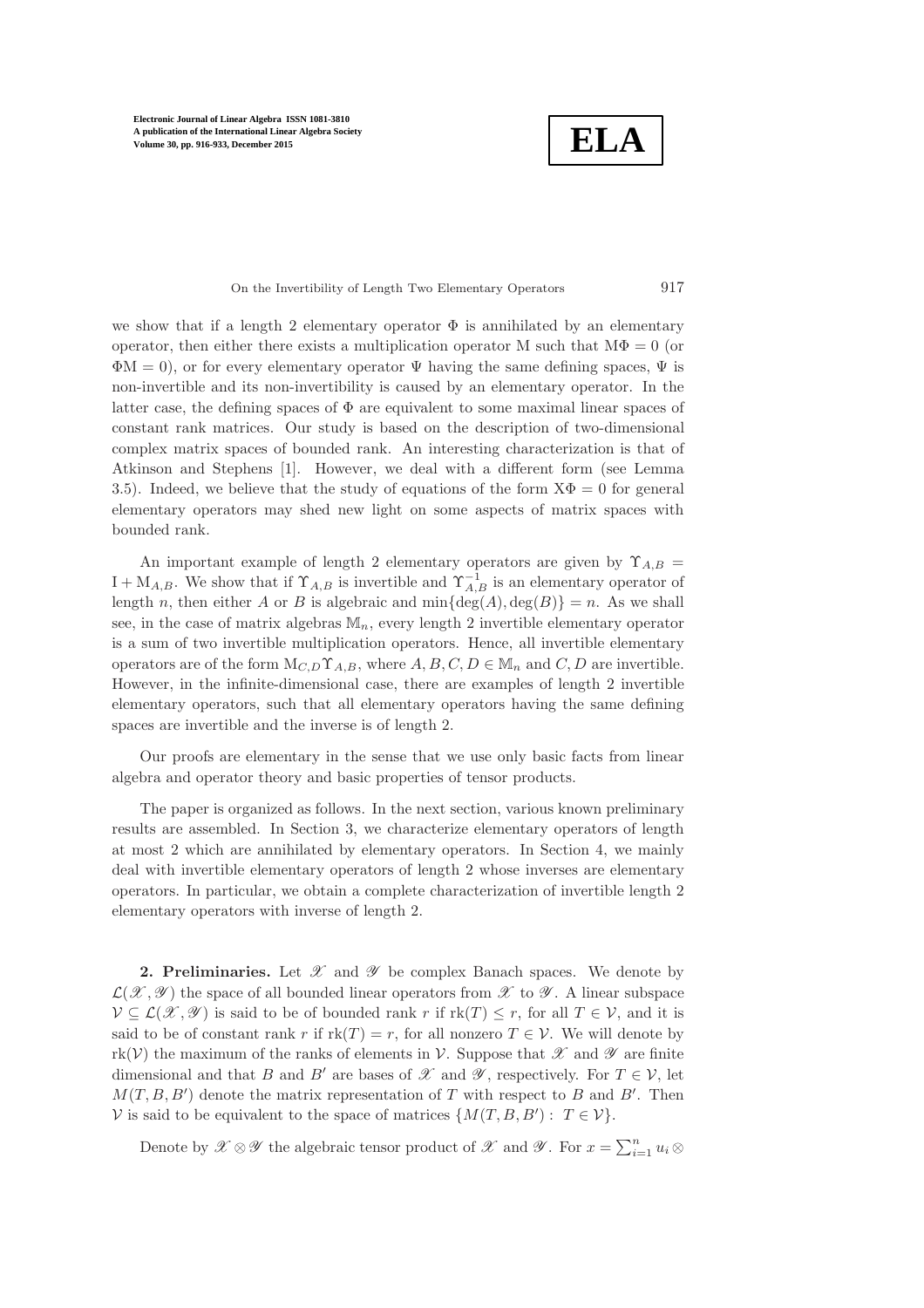

918 N. Boudi and J. Bračič

 $v_i \in \mathcal{X} \otimes \mathcal{Y}$ , we set

 $L(x) = \text{span}\{u_1, \ldots, u_n\}$  and  $R(x) = \text{span}\{v_1, \ldots, v_n\}.$  (2.1)

Let us recall that the rank of x is the minimum number  $r(x)$  of simple tensors needed in the representation of x. If V is a vector subspace of  $\mathscr{X} \otimes \mathscr{Y}$ , then an element  $x \in V$ is a minimal tensor of V if, for every nonzero  $y \in V$  such that  $r(x) = r(y) + r(x - y)$ , one has  $y = x$ .

<span id="page-2-1"></span>Recall the following simple lemma.

LEMMA 2.1. Let  $x = \sum_{i=1}^{n} u_i \otimes v_i$ . If  $x = 0$ , then  $\dim(L(x)) + \dim(R(x)) \leq n$ .

*Proof.* Let  $\{u_{i_1}, \ldots, u_{i_r}\}\)$  be a maximal linearly independent subset of  $\mathsf{L}(x)$ . With no loss of generality we may assume that  $i_t = t$ , for  $1 \le t \le r$ . Write  $u_j = \sum_{i=1}^r \alpha_{ij} u_i$ , for  $r + 1 \leq j \leq n$ . Then  $x = \sum_{i=1}^{r} u_i \otimes (v_i + \sum_{j=r+1}^{n} \alpha_{ij} v_j)$ . Since  $x = 0$  and  $\{u_1, \ldots, u_r\}$  is a linearly independent set one has  $v_1, \ldots, v_r \in \text{span}\{v_{r+1}, \ldots, v_n\}$ .  $\Box$ 

For an algebra  $A$ , let  $A^{op}$  denote the opposite algebra, i.e., the algebra which has the same underlying vector space as A but the multiplication is given by  $x * y = yx$ . The main tool which we use in our study is Theorem 5 and its Corollary in [\[5\]](#page-17-1) (see also [\[4\]](#page-17-2)).

<span id="page-2-0"></span>LEMMA 2.2. The mapping  $\varphi : \mathcal{L}(\mathcal{X}) \otimes \mathcal{L}(\mathcal{X})^{op} \to \mathscr{E}\ell(\mathcal{L}(\mathcal{X}))$ , which is defined by  $\varphi(\sum_{i=1}^n A_i \otimes B_i) = \sum_{i=1}^n M_{A_i, B_i}$ , is an injective homomorphism.

Let  $\Delta = \sum_{i=1}^{n} M_{A_i, B_i}$  be an elementary operator. It follows from Lemma [2.2](#page-2-0) that  $\Delta$  has length n if and only if the corresponding tensor  $\sum_{i=1}^{n} A_i \otimes B_i$  has rank n. Here again we set  $\mathsf{L}(\Delta) = \text{span}\{A_1, \ldots, A_n\}$  and  $\mathsf{R}(\Delta) = \text{span}\{B_1, \ldots, B_n\}$ 

<span id="page-2-2"></span>For later convenience we state the following corollary of Lemma [2.2](#page-2-0) (see also [\[2,](#page-17-3) Lemma 1.2]).

COROLLARY 2.3. Let  $\{A_1, \ldots, A_m\}$  and  $\{D_1, \ldots, D_n\}$  be linearly independent subsets in  $\mathcal{L}(\mathcal{X})$  and let  $B_1, \ldots, B_m, C_1, \ldots, C_n \in \mathcal{L}(\mathcal{X})$  be such that

$$
\sum_{i=1}^{m} M_{A_i, B_i} + \sum_{i=1}^{n} M_{C_i, D_i} = 0.
$$
\n(2.2)

Then  $C_i \in \text{span}\{A_1, \ldots, A_m\}$ , for  $1 \leq i \leq n$ , and  $B_j \in \text{span}\{D_1, \ldots, D_n\}$ , for  $1 \leq j \leq m$ .

*Proof.* By Lemma [2.2,](#page-2-0)  $\sum_{i=1}^{m} A_i \otimes B_i + \sum_{i=1}^{n} C_i \otimes D_i = 0$ . Now Lemma [2.1](#page-2-1) implies that

dim(span{ $A_1, ..., A_m, C_1, ..., C_n$ }) + dim(span{ $B_1, ..., B_m, D_1, ..., D_n$ })  $\leq n + m$ .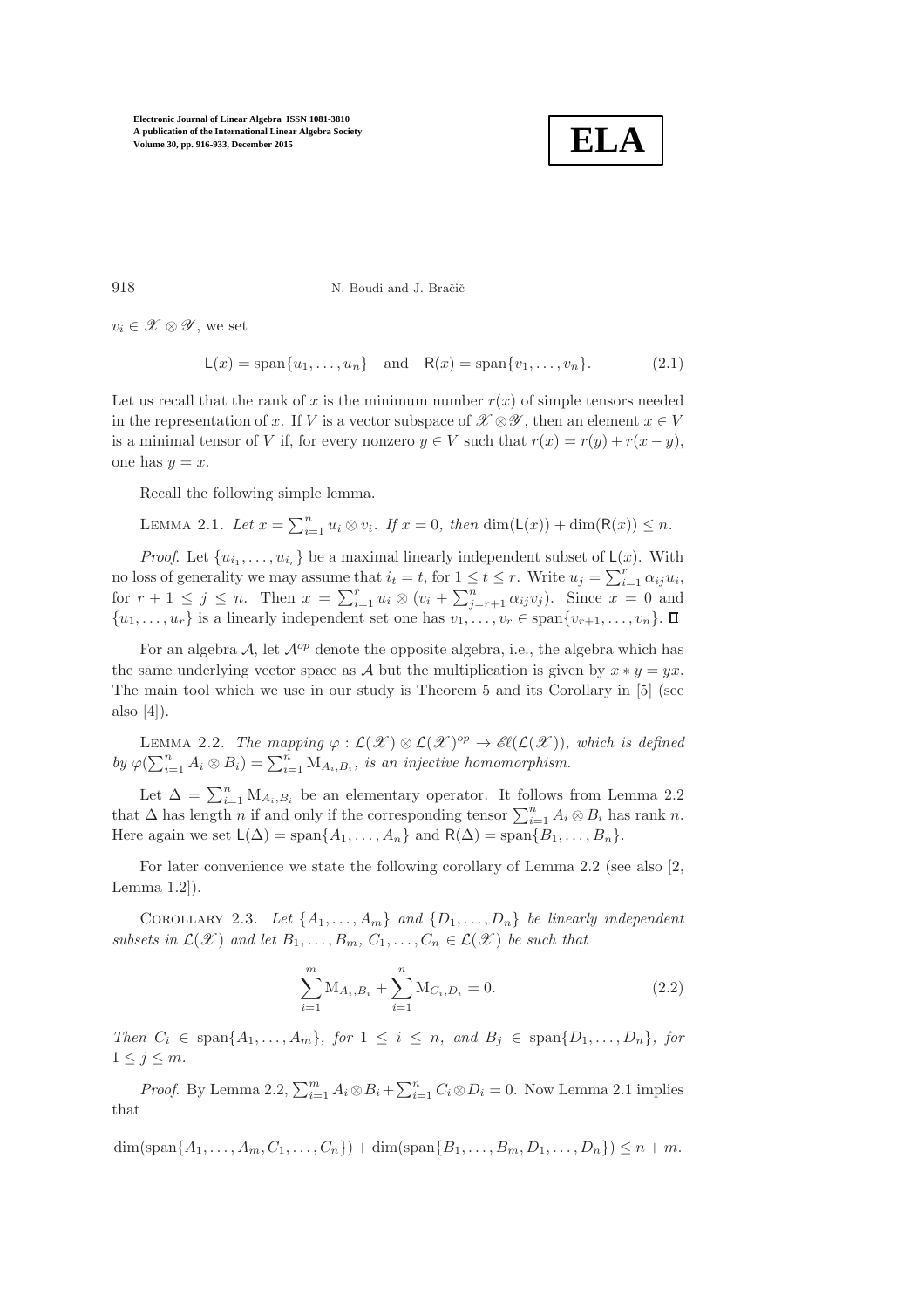$$
\boxed{\textbf{ELA}}
$$

On the Invertibility of Length Two Elementary Operators 919

However,  $\{A_1, \ldots, A_m\}$  and  $\{D_1, \ldots, D_n\}$  are sets of linearly independent operators. Hence,  $\dim(\text{span}\{A_1,\ldots,A_m,C_1,\ldots,C_n\}) = m$  and  $\dim(\text{span}\{B_1,\ldots,B_m,$  $D_1, \ldots, D_n\}$  = n. We conclude that  $C_i \in \text{span}\{A_1, \ldots, A_m\}$   $(1 \leq i \leq n)$  and  $B_j \in \text{span}\{D_1,\ldots,D_n\}$   $(1 \leq j \leq m)$ .

<span id="page-3-2"></span>We will also need the following simple lemma.

LEMMA 2.4. Let  $\Delta$  be an elementary operator of length  $n \leq m$ . Assume that  $\{C_1, \ldots, C_m\}$  is a spanning set of  $\mathsf{L}(\Delta)$ . Then there exists a spanning set  $\{D_1, \ldots, D_m\}$  of R( $\Delta$ ) such that  $\Delta = \sum_{j=1}^m M_{C_j, D_j}$ .

*Proof.* Write  $\Delta = \sum_{n=1}^{\infty}$  $\sum_{i=1} M_{A_i, B_i}$ . Since  $\text{span}\{C_1, ..., C_m\} = \text{span}\{A_1, ..., A_n\}$ there exist numbers  $\alpha_{ij}$   $(1 \leq i \leq m, 1 \leq j \leq n)$  such that  $A_j = \sum_{i=1}^{m}$  $\sum_{i=1} \alpha_{ij} C_i$ , for all  $j = 1, \ldots, n$ . Hence,

$$
\sum_{j=1}^{n} A_j \otimes B_j = \sum_{j=1}^{n} \left( \sum_{i=1}^{m} \alpha_{ij} C_i \right) \otimes B_j = \sum_{i=1}^{m} C_i \otimes \left( \sum_{j=1}^{n} \alpha_{ij} B_j \right).
$$

Let  $D_i = \sum_{i=1}^{n}$  $\sum_{j=1}^{n} \alpha_{ij} B_j$ . Then one has  $\sum_{i=1}^{n} A_i \otimes B_i = \sum_{i=1}^{m}$  $\sum_{i=1} C_i \otimes D_i$ . By Lemma [2.2,](#page-2-0)  $\Delta = \sum^{m}$  $\sum_{i=1}$  M<sub>C<sub>i</sub></sub>, D<sub>i</sub>.

<span id="page-3-0"></span>**3. Non-invertibility.** Recall that a nonzero element a in a ring  $\mathcal{R}$  is a left zero divisor if there exists a nonzero  $b \in \mathcal{R}$  such that  $ab = 0$ . The notion of a right zero divisor is defined similarly. As usual, if  $S \subseteq \mathcal{R}$ , then  $\text{Lann}(S) = \{a \in \mathcal{R} : aS = 0\}$ is the left annihilator of S. The right annihilator  $\text{Rann}(S)$  is defined similarly. Note that an operator  $T \in \mathcal{L}(\mathcal{X})$  is a left zero divisor if and only if ker $T \neq \{0\}$  and it is a right zero divisor if and only if  $\overline{\text{im } T} \neq \mathscr{X}$ .

Let  $\Delta \in \mathscr{E}\ell(\mathcal{L}(\mathscr{X}))$  be an elementary operator of length at most 2. In this section, the main question is, under which condition the equation

<span id="page-3-1"></span>
$$
X\Delta = 0\tag{3.1}
$$

has a solution in  $\mathscr{E}(\mathcal{L}(\mathscr{X}))$ . The equation  $\Delta X = 0$  can be treated in an analogous way.

An operator  $\Lambda \in \mathscr{E}( \mathcal{L}( \mathcal{X}) )$  is a minimal solution of [\(3.1\)](#page-3-1) if, for every elementary operator  $\Lambda' \neq 0$  satisfying  $\ell(\Lambda - \Lambda') + \ell(\Lambda') = \ell(\Lambda)$ , one has  $\Lambda' \Delta \neq 0$  (that is,  $\varphi^{-1}(\Lambda)$ ) is a minimal tensor satisfying  $\varphi^{-1}(\Lambda)\varphi^{-1}(\Delta) = 0$ .

LEMMA 3.1. Every solution of  $(3.1)$  is a sum of minimal solutions.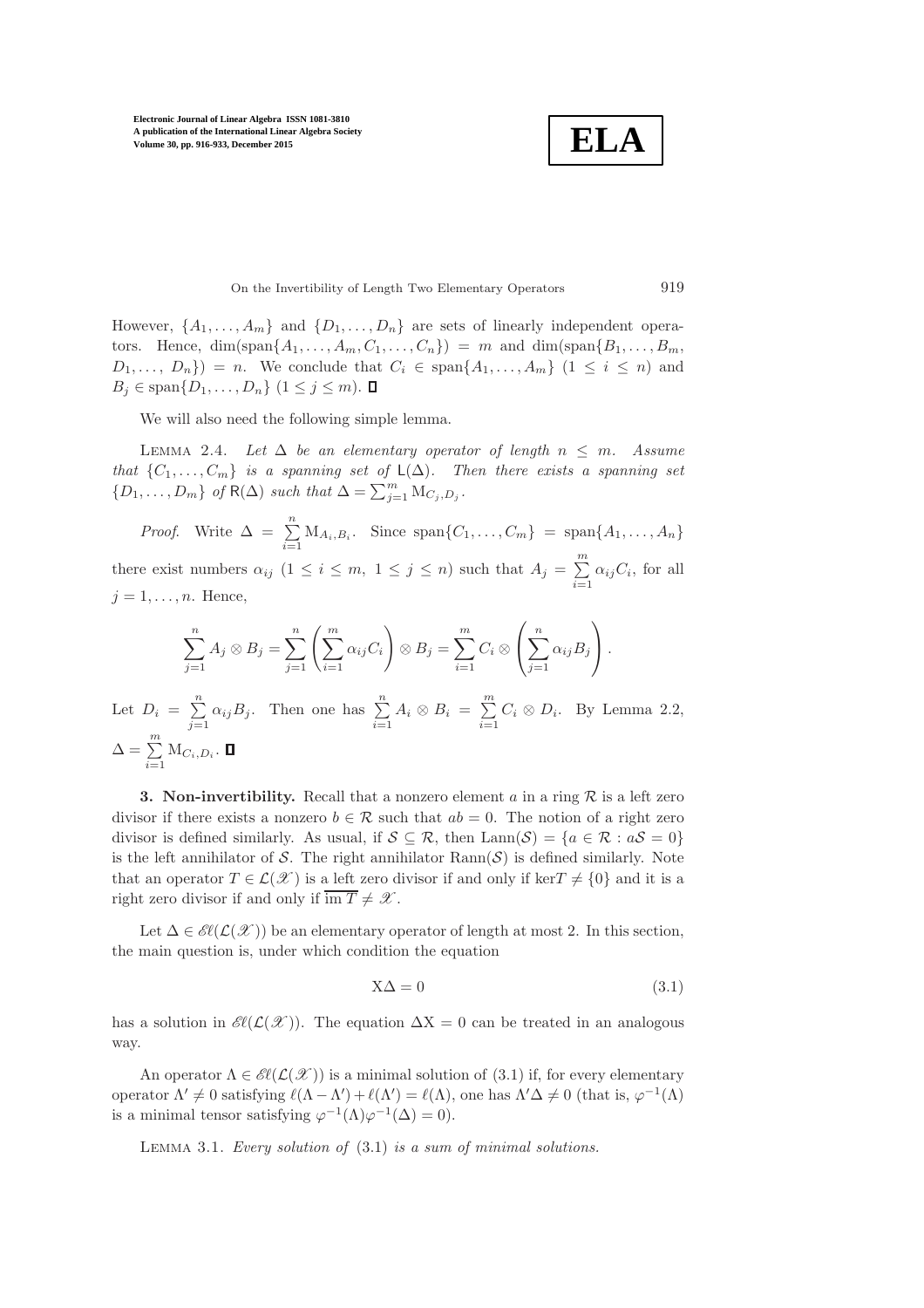

920 N. Boudi and J. Bračič

*Proof.* Let  $\Lambda \neq 0$  be a solution of [\(3.1\)](#page-3-1). We proceed by induction on the length of  $\Lambda$ . The case  $\ell(\Lambda) = 1$  is trivial. Assume therefore that  $\ell(\Lambda) > 1$  and that the desired conclusion holds for any  $k < \ell(\Lambda)$ . If  $\Lambda$  is not a minimal solution of [\(3.1\)](#page-3-1), then there exists a nonzero elementary operator  $\Lambda'$  such that  $\ell(\Lambda) = \ell(\Lambda') + \ell(\Lambda - \Lambda')$ and  $\Lambda'$   $\Delta = 0$ . Hence,  $(\Lambda - \Lambda')$   $\Delta = 0$ . By the induction hypothesis we have that  $\Lambda'$ and  $\Lambda - \Lambda'$  are sums of minimal solutions of [\(3.1\)](#page-3-1). This yields the desired result.

<span id="page-4-2"></span>LEMMA 3.2. Let  $\mathcal{X}_1, \mathcal{X}_2, \mathcal{Y}_1, \mathcal{Y}_2$  be finite-dimensional complex vector spaces and  $A \in \mathcal{L}(\mathscr{X}_1, \mathscr{Y}_1), B \in \mathcal{L}(\mathscr{X}_2, \mathscr{Y}_2).$  If  $u \in \mathscr{X}_1 \otimes \mathscr{X}_2$  is a minimal tensor in the kernel of  $A \otimes B$ , then it is a simple tensor.

<span id="page-4-3"></span>*Proof.* By Lemma [2.1,](#page-2-1) either ker $B \cap R(u) \neq \{0\}$  or ker $A \cap L(u) \neq \{0\}$ . Suppose, for instance, that there exists  $y_1 \in \text{ker} B \cap \mathsf{R}(u)$  such that  $y_1 \neq 0$ . Write  $u = \sum_{i=1}^n x_i \otimes y_i$ , where  $x_i \in \mathscr{X}_1, y_i \in \mathscr{X}_2$  and  $n = \ell(u)$ . Then  $x_1 \otimes y_1 \in \text{ker}(A \otimes B)$ . Therefore,  $n = 1$ .

PROPOSITION 3.3. Let  $A, B \in \mathcal{L}(\mathcal{X})$  be nonzero operators. The equation

<span id="page-4-1"></span>
$$
XM_{A,B} = 0
$$
\n
$$
(3.2)
$$

has a nontrivial solution in  $\mathscr{E}(\mathcal{L}(\mathcal{X}))$  if and only if A is a right zero divisor or B is a left zero divisor. Moreover, any minimal solution of  $(3.2)$  in  $\mathscr{E}(\mathcal{L}(\mathcal{X}))$  has length one.

*Proof.* Assume that  $\Delta$  is a minimal solution of [\(3.2\)](#page-4-1). Let  $\widehat{B}$  and  $\widetilde{A}$  denote the restriction of L<sub>B</sub> to R( $\Delta$ ) and the restriction of R<sub>A</sub> to L( $\Delta$ ), respectively. Set  $\Delta = \sum_{i=1}^{n} M_{E_i, F_i}$ . Then, by Lemma [2.2,](#page-2-0)

$$
(\widetilde{A}\otimes \widehat{B})\left(\sum_{i=1}^n E_i\otimes F_i\right)=0.
$$

By Lemma [3.2,](#page-4-2)  $\Delta$  has length one. Hence,  $M_{E_1,F_1}M_{A,B} = 0$ , i.e.,  $M_{E_1A,BF_1} = 0$  which gives, by [\[4,](#page-17-2) Theorem 1], that either  $E_1A = 0$  or  $BF_1 = 0$ .

REMARK 3.4. Let  $\Delta \in \mathcal{E}(\mathcal{L}(\mathcal{X}))$  be an elementary operator of arbitrary length. Suppose that there exists a multiplication operator  $M_{A,B}$  such that  $M_{A,B}\Delta = 0$ . Then there exists  $\Delta' \in \mathscr{E}\ell(\mathcal{L}(\mathcal{X}))$  such that  $\ell(\Delta') + \ell(\Delta - \Delta') = \ell(\Delta)$ ,  $A\mathsf{L}(\Delta') = 0$ and  $R(\Delta - \Delta')B = 0$ .

Now we consider elementary operators of length 2. In [\[1\]](#page-17-0), the authors provide an interesting characterization of two-dimensional spaces of complex matrices of bounded rank. We will need a more detailed description. It should be pointed out that [\[1,](#page-17-0) Corollary 1] can be deduced from our characterization.

<span id="page-4-0"></span>LEMMA 3.5. Let  $n, m, r \in \mathbb{N}$  and let S be a two-dimensional subspace in  $\mathbb{M}_{m,n}$ , the space of all complex  $m \times n$  matrices. Suppose that  $1 \leq r \leq \min\{n, m\}$ ,  $\text{rk}(\mathcal{S}) = n - r$ ,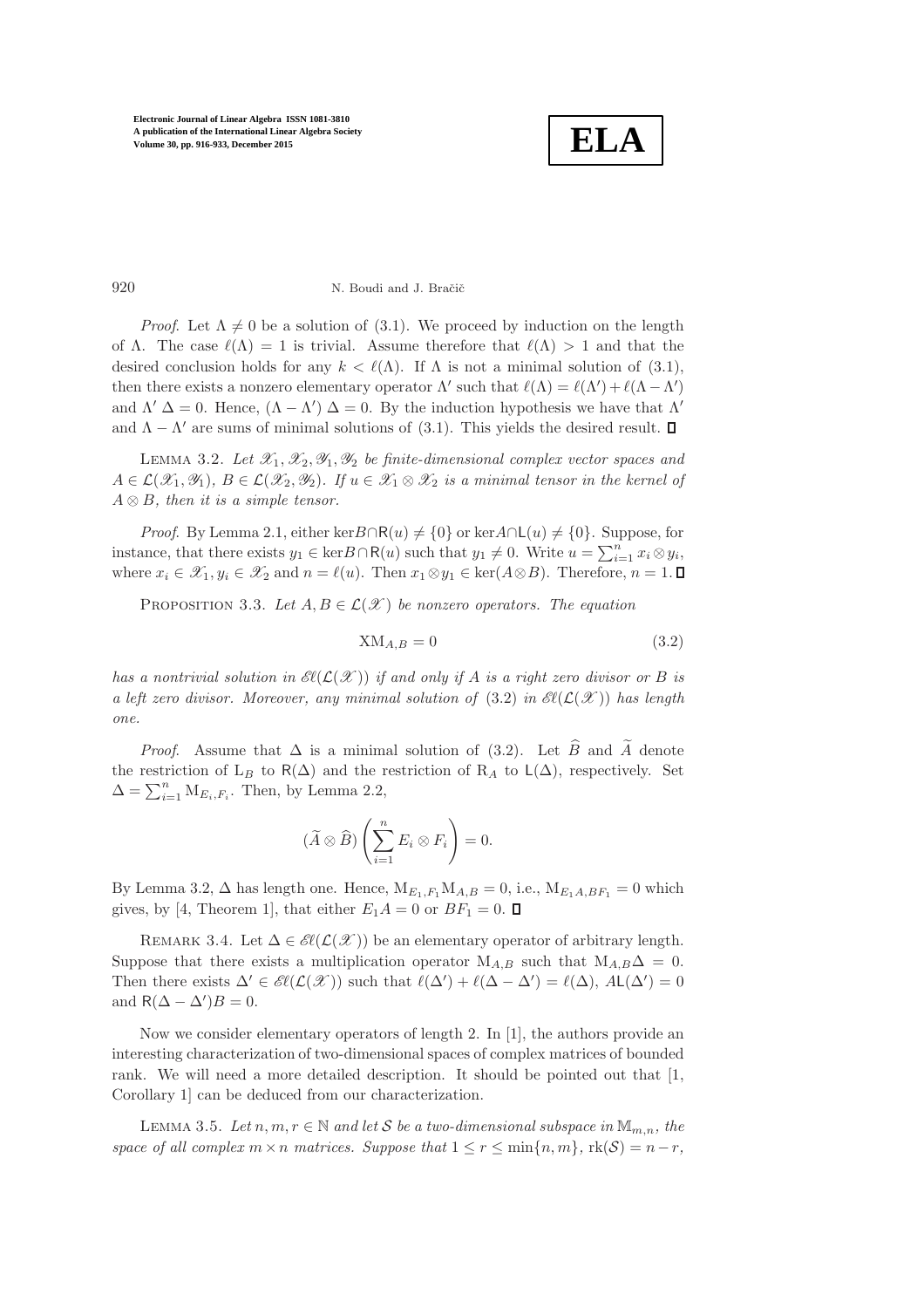

On the Invertibility of Length Two Elementary Operators 921

 $\ker S = \{0\}$ , and  $S\mathbb{C}^n = \mathbb{C}^m$ . Then S is equivalent to the following space of matrices

$$
\left\{\left(\begin{array}{cccccc} A_{n_1}(\alpha,\beta) & 0 & \cdots & 0 & 0 \\ 0 & \ddots & \ddots & \vdots & \vdots \\ \vdots & \ddots & \ddots & 0 & \vdots \\ \vdots & \cdots & 0 & A_{n_r}(\alpha,\beta) & 0 \\ 0 & \cdots & 0 & 0 & * \end{array}\right): \alpha,\beta \in \mathbb{C}\right\},\
$$

where

$$
A_{n_i}(\alpha,\beta) = \left( \begin{array}{cccc} \beta & \alpha & 0 & \cdots & 0 \\ 0 & \ddots & \ddots & 0 & \vdots \\ \vdots & 0 & \ddots & \ddots & \vdots \\ 0 & \cdots & \cdots & \beta & \alpha \end{array} \right) \in \mathbb{M}_{n_i-1,n_i}.
$$

*Proof.* Choose  $B_1 \in S$  such that  $rk(B_1) = n - r$  and let  $0 \neq y_1 \in \mathbb{C}^n$  be such that  $B_1y_1 = 0$ . Pick  $B_2 \in \mathcal{S} \setminus \mathbb{C}B_1$ . We claim that there exists a subspace  $\mathscr{W}_1$  of  $\mathbb{C}^n$  containing  $y_1$  such that  $\mathcal{SW}_1 \subseteq B_1\mathscr{W}_1$ , space  $\mathcal{S}|_{\mathscr{W}_1}$  has constant rank, and  $B\mathscr{W}_1 = B_1\mathscr{W}_1$ , for all  $B \in \mathcal{S}$ . Suppose, towards a contradiction, that there exists a family  $\{y_1, \ldots, y_t\}$  of elements of  $\mathbb{C}^n$  such that

$$
B_1y_1 = 0
$$
,  $B_2y_k = B_1y_{k+1}$   $(1 \le k \le t - 1)$ , and  $B_2y_t \notin B_1\mathbb{C}^n$ ,

with t minimal (t can be equal to 1). Set  $\mathscr{W}'_1 = \text{span}\{y_1, \ldots, y_t\}$ . Observe that for every nonzero complex number  $\lambda$  one has  $(B_1 + \lambda B_2)\mathscr{W}'_1 = B_1\mathscr{W}'_1 + \mathbb{C}B_2y_t$ . Let  $\mathscr{H}$  be a subspace of  $\mathbb{C}^n$  of minimal dimension such that  $B_1\mathbb{C}^n = B_1\mathscr{W}_1' \oplus B_1\mathscr{H}$ . Using [\[3,](#page-17-4) Lemma 2.1] we see that one can choose a nonzero  $\lambda \in \mathbb{C}$  such that  $\text{rk}(B_1 + \lambda B_2)|_{\mathscr{H}} \geq$  $rk(B_1|\mathscr{H})$  and  $\{(B_1+\lambda B_2)y_2,\ldots,(B_1+\lambda B_2)y_t,B_2y_t\}$  is linearly independent modulo the space  $(B_1 + \lambda B_2)\mathscr{H}$ . Since

$$
(B_1 + \lambda B_2)\mathscr{W}'_1 = \text{span}\{B_1y_2,\ldots,B_1y_t,B_2y_t\},\
$$

the rank of  $B_1 + \lambda B_2$  is greater than the rank of  $B_1$ , which is a contradiction. Now suppose that we have constructed  $y_2, \ldots, y_t \in \mathbb{C}^n$  such that

$$
B_2y_k = B_1y_{k+1}
$$
 and  $B_2y_t \in \text{span}\{B_2y_1,\ldots,B_2y_{t-1}\} \ (1 \le k \le t-1).$ 

Set  $\mathscr{W}_1$  = span $\{y_1,\ldots,y_t\}$ . Then  $\mathcal{SW}_1 \subseteq B_1\mathscr{W}_1$ . A straightforward computation shows that there exists a basis  $\{z_1, \ldots, z_t\}$  of  $\mathscr{W}_1$  such that

$$
B_1z_1 = B_2z_t = 0
$$
 and  $B_2z_k = B_1z_{k+1}$  for  $1 \le k \le t - 1$ .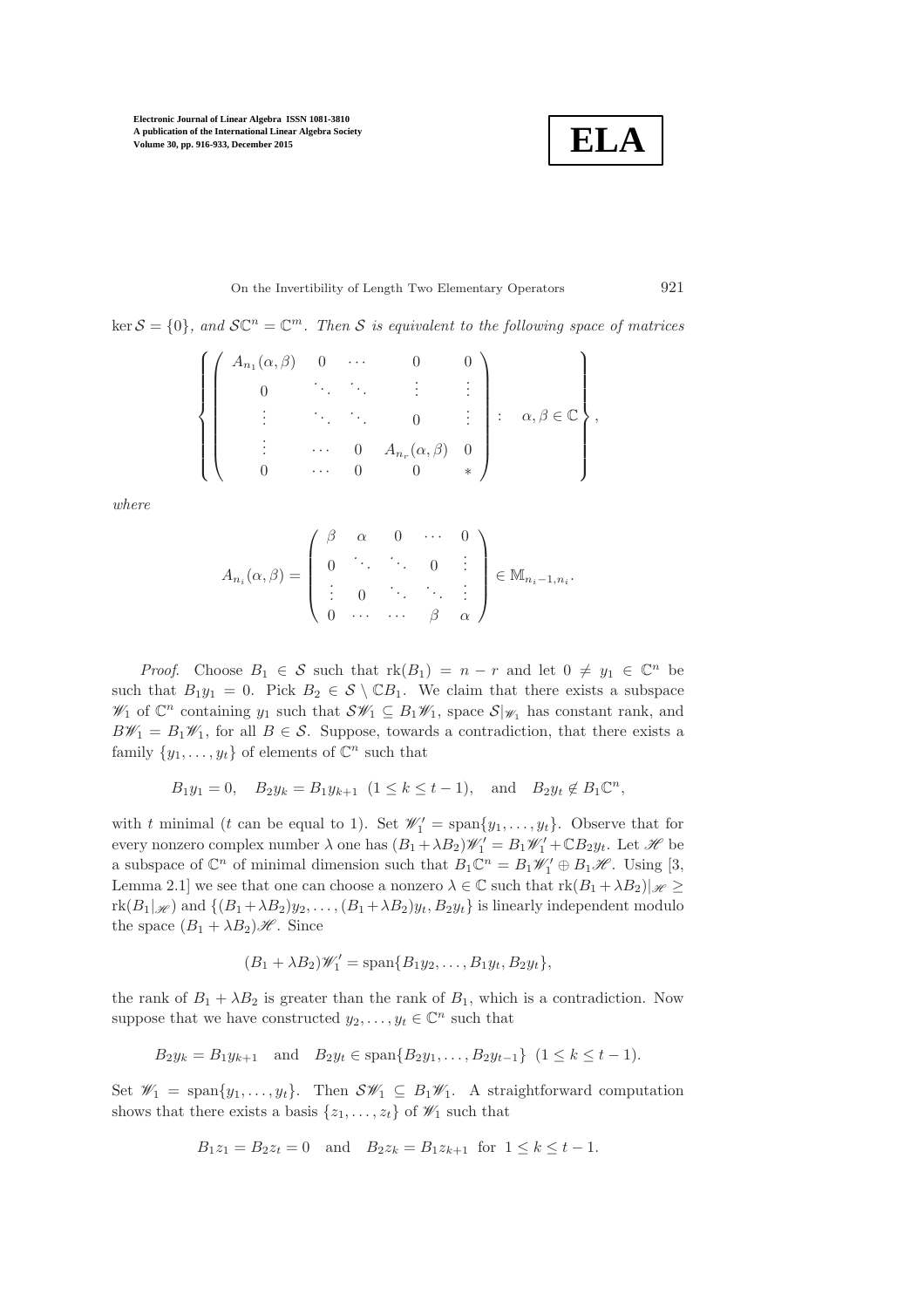

## 922 N. Boudi and J. Bračič

(Indeed, write  $B_2y_t = \sum_{i=1}^{t-1} \alpha_i B_2y_i$ , where  $\alpha_1, \dots, \alpha_{t-1} \in \mathbb{C}$ , and put  $z_1 = y_1$  and  $z_k = y_k - \sum_{i=t-k+1}^{t-1} \alpha_i y_{i-t+k}$ , for  $2 \le k \le t$ ). Observe that for every nonzero  $B \in \mathcal{S}$  we have  $B_1\mathscr{W}_1 = B\mathscr{W}_1$ . Then, with respect to the bases  $\{z_1, \ldots, z_t\}$  and  $\{B_1z_2, \ldots, B_1z_t\}$ the matrix  $B_2|\mathscr{W}_1$  has the form

$$
\left(\begin{array}{cc} I_{t-1} & 0 \end{array}\right),
$$

where  $I_{t-1}$  is the identity matrix of order  $t-1$ . Therefore, for any complex numbers  $\alpha, \beta$ , the matrix  $(\alpha B_1 + \beta B_2)|_{\mathscr{W}_1}$  has form  $A_t(\alpha, \beta)$ . The claim is proved.

Next, using the above procedure, we construct a subspace  $\mathscr{W} = \bigoplus_{i=1}^r \mathscr{W}_i$  of  $\mathbb{C}^n$ , such that  $B\mathscr{W}_i = B_1\mathscr{W}_i$ , for every  $B \in \mathcal{S}$ , dim  $\mathscr{W}_i = t_i$ , and  $\mathcal{S}|_{\mathscr{W}_i}$  has constant rank  $t_i - 1$ . Indeed, suppose that we have constructed l subspaces  $\mathscr{W}_1, \ldots, \mathscr{W}_l$  of  $\mathbb{C}^n$  such that  $\dim(\mathscr{W}_i) = t_i$ , and  $\mathscr{W}_i = \text{span}\{z_1^i, \ldots, z_{t_i}^i\}$  with

$$
B_1 z_1^i = B_2 z_{t_i}^i = 0
$$
 and  $B_2 z_k^i = B_1 z_{k+1}^i$  for  $1 \le k \le t_i - 1$ .

Suppose that  $\mathscr{W}_1, \ldots, \mathscr{W}_l$  are chosen such that  $(t_1, \ldots, t_l)$  is minimal (with respect to the lexicographical order). Set  $\mathscr{W}' = \mathscr{W}_1 \oplus \cdots \oplus \mathscr{W}_l$ . Then, for every nonzero  $B \in \mathcal{S}$ , one has  $B_1 \mathscr{W}' = B \mathscr{W}'$ . Suppose that  $r \geq l+1$ . Pick  $z'_1 \in \text{ker} B_1 \setminus \mathscr{W}'$ . Choose  $z'_2, \ldots, z'_s \in \mathbb{C}^n$  such that

$$
B_2 z'_k = B_1 z'_{k+1} \quad (1 \le k \le s-1) \quad \text{and} \quad B_2 z'_s \in \text{span}\{B_2 z'_1, \dots, B_2 z'_{s-1}\} + B_2 \mathscr{W}'.
$$

For  $w = \sum \alpha_i^j z_i^j \in \mathcal{W}'$ , set  $w_{-h} = \sum \alpha_i^j z_{i-h}^j$ , where  $z_{i-h}^j = 0$  if  $h \geq i$ . Write  $B_2 z'_s = \sum_{i=1}^{s-1} \alpha_i B_2 z'_i + B_2 w$ , where  $\alpha_1, \dots, \alpha_{s-1} \in \mathbb{C}$  and  $w \in \mathscr{W}'$ . Observe that we can suppose that  $w \in \sum_{j=1}^{l} \text{span}\{z_1^j, \ldots, z_{t_j-1}^j\}$ . Put  $z_1^{l+1} = z_1^{\prime}, z_k^{l+1} = z_k^{\prime}$  $\sum_{i=s-k+1}^{s-1} \alpha_i z'_{i-s+k} - w_{-s+k}$ , for  $2 \le k \le s$ ,  $s = t_{l+1}$  and  $\mathscr{W}_{l+1} = \text{span}\{z_1^{l+1}, \dots, z_{l+1}^{l+1}\}$  $\ldots, z_{t_{l+1}}^{l+1}$ . Then

$$
B_1 z_1^{l+1} = B_2 z_{t_{l+1}}^{l+1} = 0
$$
 and  $B_2 z_k^{l+1} = B_1 z_{k+1}^{l+1}$  for  $1 \le k \le t_{l+1} - 1$ .

Using this process, we construct  $\mathscr W$ . Observe again that, for every nonzero  $B \in$  $S, B_1 \mathscr{W} = B \mathscr{W}$ . Moreover, for every  $1 \leq i \leq r$ , the space  $S|_{\mathscr{W}_i}$  is equivalent to  ${A_{t_i}(\alpha, \beta) : \alpha, \beta \in \mathbb{C}}.$ 

Now let  $\mathscr H$  be a subspace of  $\mathbb C^n$  of minimal dimension such that  $B_1\mathbb C^n\oplus B_2\mathscr H=$  $\mathcal{S}\mathbb{C}^n$ . Write  $\mathbb{C}^n = \mathscr{W} \oplus \mathscr{H} \oplus \mathscr{Z}'$ . Clearly, we can assume that  $B_2\mathscr{Z}' \subseteq B_1\mathbb{C}^n$ . Observe that  $B_1|_{\mathscr{Z}'}$  is injective. Let  $S : B_1 \mathscr{Z}' \to \mathscr{Z}'$  be linear such that  $SB_1|_{\mathscr{Z}'} = I$ . Let  $\tau: \mathcal{SC}^n \to B_1 \mathscr{Z}'$  be the natural projection. Choose a basis  $\{z'_1, \ldots, z'_s\}$  of  $\mathscr{Z}'$ such that the matrix representation of  $S_{\tau}B_2|_{\mathscr{Z}'}$  is upper triangular. There exists  $\lambda \in \mathbb{C}$  such that  $\tau B_2 z_1' = \lambda B_1 z_1'$ . Hence,  $B_2 z_1' = \lambda B_1 z_1' + B_1 v_1' + B_1 \mu_1$ , where  $v'_1 \in \mathscr{W}$  and  $\mu_1 \in \mathscr{H}$ . Choose  $v_1 \in \mathscr{W}$  such that  $B_1v'_1 = (\lambda B_1 - B_2)v_1$  and put  $z_1 = z_1' + v_1$ . Then  $B_2 z_1 = \lambda B_1 z_1 + B_1 \mu_1$ . Suppose we have constructed  $z_2, \ldots, z_k$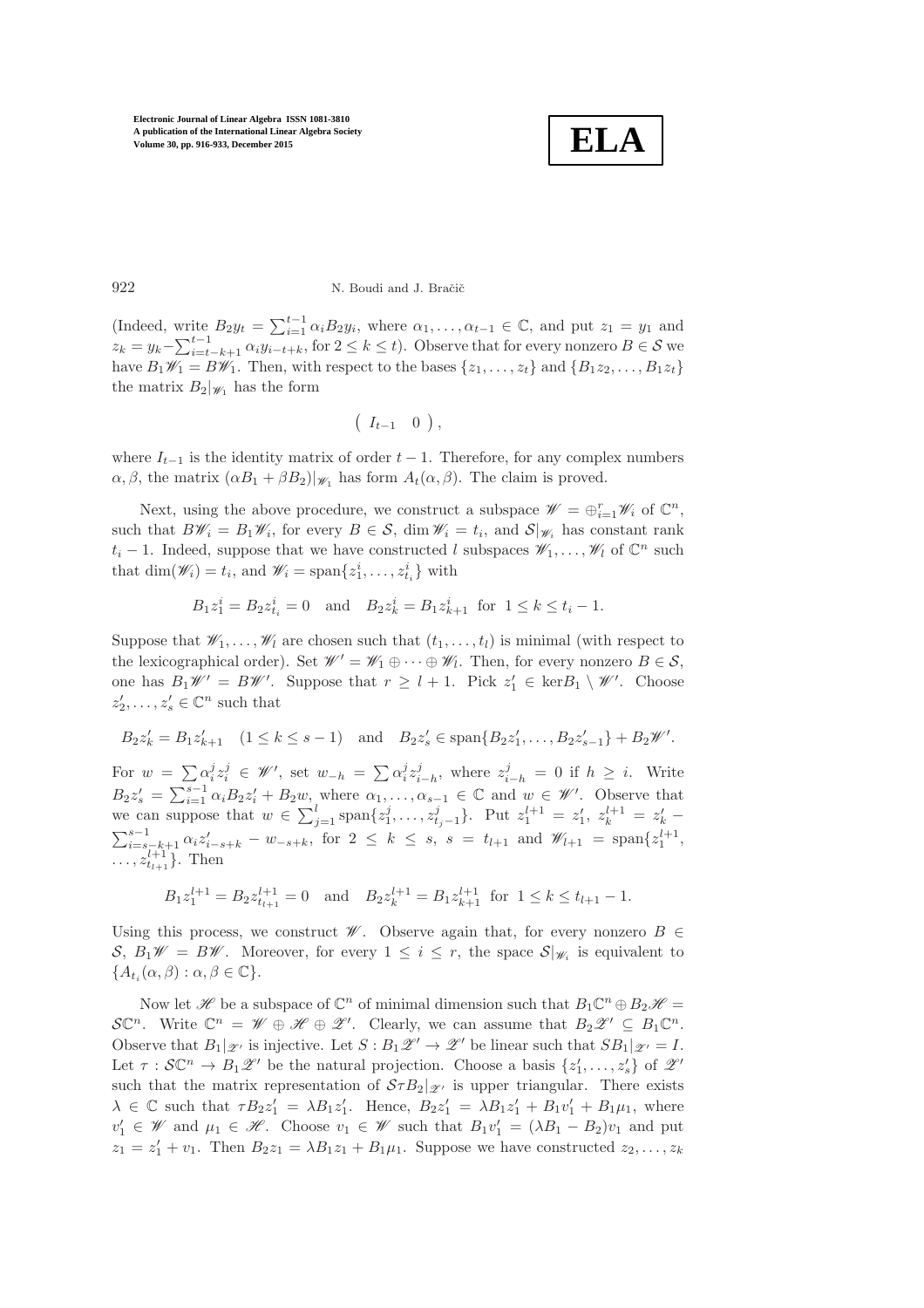**ELA**

On the Invertibility of Length Two Elementary Operators 923

such that  $z_i = z'_i + v_i$ ,  $v_i \in \mathcal{W}$  and  $B_2 z_i \in B_1$   $(\mathcal{H} \oplus \text{span}\{z_1, \ldots, z_i\})$ , for  $2 \leq i \leq k$ . Write  $\tau B_2 z'_{k+1} = \sum_{i=1}^{k+1} \alpha_i B_1 z'_i$ . Then there exists  $v'_{k+1} \in \mathcal{W}, \mu_{k+1} \in \mathcal{H}$  such that

$$
B_2 z'_{k+1} = \sum_{i=1}^k \alpha_i B_1 z_i + \alpha_{k+1} B_1 z'_{k+1} + B_1 \left( v'_{k+1} - \sum_{i=1}^k \alpha_i v_i \right) + B_1 \mu_{k+1}.
$$

Let  $v_{k+1} \in \mathscr{W}$  be such that  $B_1(v'_{k+1} - \sum_{i=1}^k \alpha_i v_i) = (\alpha_{k+1}B_1 - B_2)v_{k+1}$ . Put  $z_{k+1} =$  $z'_{k+1} + v_{k+1}$ . Then  $B_2 z_{k+1} = \sum_{i=1}^{k+1} \alpha_i B_1 z_i + B_1 \mu_{k+1}$ . We have thereby shown that there exists a subspace  $\mathscr Z$  of  $\mathbb C^n$  such that  $\mathbb C^n = \mathscr W \oplus \mathscr H \oplus \mathscr Z$  and  $B_2 \mathscr Z \subseteq B_1(\mathscr Z \oplus \mathscr H)$ . Now the desired conclusion follows easily.  $\square$ 

<span id="page-7-0"></span>PROPOSITION 3.6. Let  $\mathscr{X}_1, \mathscr{X}_2, \mathscr{Y}_1, \mathscr{Y}_2$  be finite-dimensional complex vector spaces and let  $\Delta \in \mathcal{L}(\mathscr{X}_1, \mathscr{Y}_1) \otimes \mathcal{L}(\mathscr{X}_2, \mathscr{Y}_2)$  be a tensor of rank 2. Suppose that  $u \in$ ker∆ is a minimal tensor of rank  $n \geq 2$ . Then there exist simple tensors  $M_1, M_2 \in$  $\mathcal{L}(\mathscr{X}_1, \mathscr{Y}_1) \otimes \mathcal{L}(\mathscr{X}_2, \mathscr{Y}_2)$  and simple tensors  $u_1, \ldots, u_n \in \mathscr{X}_1 \otimes \mathscr{X}_2$  such that  $\Delta =$  $M_1 + M_2, u = u_1 + \cdots + u_n,$ 

 $M_2u_1 = M_1u_n = 0$  and  $M_1u_k + M_2u_{k+1} = 0$   $(1 \le k \le n-1)$ .

*Proof.* Let  $\Delta = \sum_{i=1}^{2} A_i \otimes B_i$  and  $u = \sum_{i=1}^{n} x_i \otimes y_i$ . Then  $\sum_{j=1}^{n} \sum_{i=1}^{2} A_i x_j \otimes$  $B_i y_j = 0$ . Hence, by Lemma [2.1,](#page-2-1)

dim(span{ $A_i x_j : i = 1, 2; 1 \le j \le n$ }) + dim(span{ $B_i y_j : i = 1, 2; 1 \le j \le n$ })  $\le 2n$ .

Therefore, either  $\dim(L(\Delta)L(u)) \leq n$  or  $\dim(R(\Delta)R(u)) \leq n$ . Suppose, for instance, that  $\dim(R(\Delta)R(u)) \leq n$ . For each  $B \in R(\Delta)$ , let  $\widehat{B} : R(u) \to R(\Delta)R(u)$  denote the restriction of B to R(u) and set  $S = {\hat{B} : B \in R(\Delta)}$ . Since u is a minimal element of ker $\Delta$ , then ker  $S = \{0\}$ , (otherwise, set  $u = \sum_{i=1}^{n} x_i \otimes y_i$ , where  $Sy_1 = 0$ ; then  $\Delta(x_1 \otimes y_1) = 0$ , a contradiction). Choose  $B_1 \in R(\Delta)$  with the property that  $rk(B_1) = rk(\mathcal{S})$ . We distinguish two cases.

Case 1. Suppose first that  $rk(S) = n$ . Then  $dim(R(\Delta)R(u)) = n$  and  $\widehat{B}_1$  is bijective. Pick a nonzero element  $B_2 \in R(\Delta)$  which is not injective. Write  $\Delta =$  $\sum_{i=1}^2 M_{A_i,B_i}$  for suitable  $A_1, A_2 \in L(\Delta)$ . Choose a Jordan basis  $\{y_1, \ldots, y_n\}$  for  $\widehat{B}_1^{-1}\widehat{B}_2$  and suppose that  $\{y_1,\ldots,y_{i_1}\}$  is associated to the first block, with  $\widehat{B}_1^{-1}\widehat{B}_2y_1=$ 0. Then

$$
B_2y_1 = 0, \quad B_2y_{k+1} = B_1y_k \text{ for } 1 \le k \le i_1 - 1,
$$

and

$$
\widehat{B}_1^{-1}\widehat{B}_2(\mathrm{span}\{y_{i_1+1},\ldots,y_n\})\subseteq \mathrm{span}\{y_{i_1+1},\ldots,y_n\}.
$$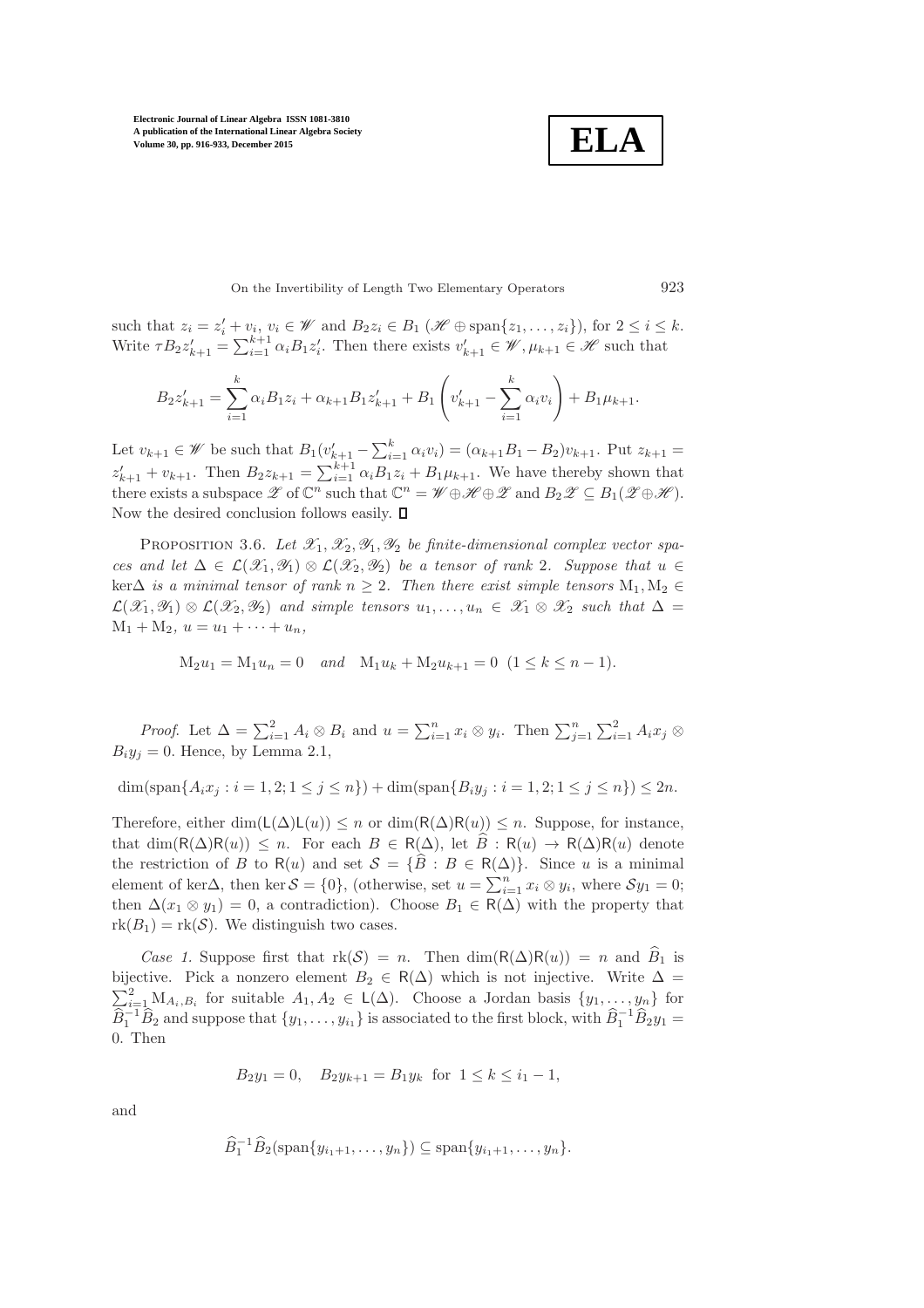

924 N. Boudi and J. Bračič

Write  $u = \sum_{i=1}^{n} x_i \otimes y_i$  for suitable  $x_1, \ldots, x_n \in \mathsf{L}(u)$ . We have

$$
\sum_{k=1}^{i_1-1} (A_2x_{k+1} + A_1x_k) \otimes B_1y_k + A_1x_{i_1} \otimes B_1y_{i_1} + \sum_{\substack{i+1 \le k \le n \\ 1 \le j \le 2}} A_jx_k \otimes B_jy_k = 0.
$$

Since  $B_2y_k \in \text{span}\{B_1y_{i_1+1},\ldots,B_1y_n\}$  for all  $k \geq i_1+1$  and  $\widehat{B}_1$  is injective, we have

$$
\sum_{k=1}^{i_1-1} (A_2 x_{k+1} + A_1 x_k) \otimes B_1 y_k + A_1 x_{i_1} \otimes B_1 y_{i_1} = \sum_{\substack{i+1 \le k \le n \\ 1 \le j \le 2}} A_j x_k \otimes B_j y_k = 0.
$$

But u is a minimal tensor in ker  $\Delta$ , which gives  $i_1 = n$ . Moreover, we have

$$
A_1x_n = B_2y_1 = 0
$$
,  $B_2y_k = B_1y_{k-1}$  and  $A_2x_k = -A_1x_{k-1}$   $(2 \le k \le n)$ .

Case 2. Suppose that  $rk(\mathcal{S}) \leq n-1$ . Set  $rk(\mathcal{S}) = n-r$ , where  $1 \leq r \leq n-1$ . Pick  $B_2 \in R(\Delta) \setminus \mathbb{C}B_1$ . By Lemma [3.5,](#page-4-0) there exist subspaces  $\mathscr{W}_1, \ldots, \mathscr{W}_r, \mathscr{Z}$  of  $R(u)$  such that  $B_2\mathscr{W}_i = B_1\mathscr{W}_i$ ,  $S\mathscr{Z} \cap S(\mathscr{W}_1 + \cdots + \mathscr{W}_r) = \{0\}$  and  $S\mathscr{W}_i \cap S\mathscr{W}_j = \{0\}$ , for  $i \neq j$ . Since u is a minimal element of ker∆ it has to be  $\mathscr{Z} = \{0\}$ . The same argument implies that  $R(u) = \mathscr{W}_1$ . We have thereby shown that  $R(u) = \text{span}\{y_1, \ldots, y_n\}$ , where

$$
B_1y_1 = B_2y_n = 0
$$
 and  $B_2y_k = B_1y_{k+1}$   $(1 \le k \le n-1)$ .

<span id="page-8-0"></span>Write  $u = \sum x_i \otimes y_i$  and  $\Delta = \sum_{i=1}^2 M_{A_i, B_i}$ . Then one has  $A_2 x_k = -A_1 x_{k+1}$ , for  $1 \leq k \leq n-1$ . Set  $u_i = x_{n+1-i} \otimes y_{n+1-i}$ . This yields the desired result.

THEOREM 3.7. Let  $\Psi \in \mathscr{E}(\mathcal{L}(\mathscr{X}))$  be an elementary operator of length 2. Suppose that the equation  $X\Psi = 0$  has a minimal solution  $\Phi \in \mathscr{E}\mathscr{U}(\mathcal{L}(\mathcal{X}))$  of length  $n \geq 2$ . Then there exist multiplication operators  $\Gamma_1, \ldots, \Gamma_n, M_1, M_2$  such that  $\Psi = M_1 + M_2$ ,  $\Phi = \Gamma_1 + \cdots + \Gamma_n$ , and

$$
\Gamma_1 M_2 = \Gamma_n M_1 = 0, \quad \Gamma_k M_1 + \Gamma_{k+1} M_2 = 0 \ (1 \le k \le n-1).
$$

*Proof.* Write  $\Psi = \sum_{i=1}^{2} M_{A_i, B_i}$  and  $\Phi = \sum_{i=1}^{n} M_{E_i, F_i}$ . It follows, by Lemma [2.2,](#page-2-0) that

$$
\sum_{i=1}^{2} \sum_{j=1}^{n} E_j A_i \otimes B_i F_j = 0,
$$

which yields

$$
\left(\sum_{i=1}^{2} R_{A_i} \otimes L_{B_i}\right) \left(\sum_{j=1}^{n} E_j \otimes F_j\right) = 0.
$$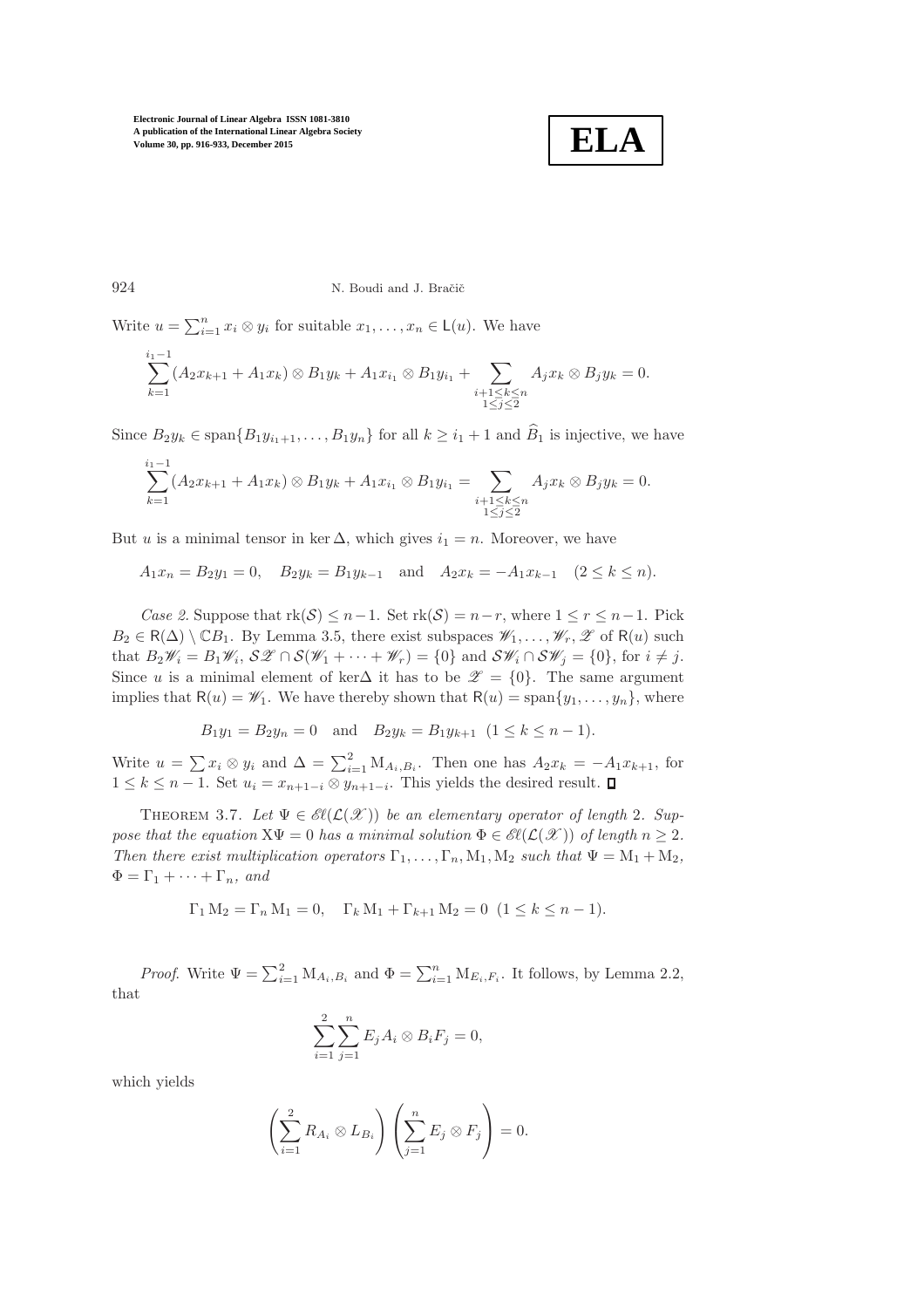$$
\boxed{\textbf{ELA}}
$$

On the Invertibility of Length Two Elementary Operators 925

Let  $\mathscr{X}_1 = \mathsf{L}(\Phi)$ ,  $\mathscr{X}_2 = \mathsf{R}(\Phi)$ ,  $\mathscr{Y}_1 = \mathsf{L}(\Phi)\mathsf{L}(\Psi)$ , and  $\mathscr{Y}_2 = \mathsf{R}(\Psi)\mathsf{R}(\Phi)$ . Then  $\Phi$  is a minimal tensor in  $\ker(\sum_{i=1}^{2} R_{A_i} \otimes L_{B_i})$ . Consequently, the desired conclusion follows from Proposition [3.6.](#page-7-0)  $\square$ 

Let T be an operator on  $\mathscr X$ . If T is algebraic, we denote the degree of its minimal polynomial by  $deg(T)$ . For a non-algebraic operator T we set  $deg(T) = \infty$ .

<span id="page-9-0"></span>COROLLARY 3.8. Let  $A, B \in \mathcal{L}(\mathcal{X})$ . Suppose that  $\ell(\Upsilon_{A,B}) = 2$ . Then the equation

$$
\mathbf{X}\Upsilon_{A,B} = 0\tag{3.3}
$$

admits a solution in  $\mathscr{E}(\mathcal{L}(\mathcal{X}))$  if and only if there exist a nonzero complex number  $\lambda$ and n-dimensional subspaces  $\mathcal U$  and  $\mathcal V$  of  $\mathcal L(\mathcal X)$  such that  $A\mathcal U \subseteq \mathcal U$ ,  $B\mathcal V \subseteq \mathcal V$ , and  $R_{I+\lambda A}|_{\mathscr{U}}$ ,  $L_{B-\lambda I}|_{\mathscr{V}}$  are nilpotent of degree n. Moreover, in this case, there exists a multiplication operator M such that  $MT_{A,B} = 0$ .

*Proof.* Let  $\Delta$  be a minimal solution of [\(3.3\)](#page-9-0) of length n. Observe that  $I \in$  $R(\Upsilon_{A,B}) \cap L(\Upsilon_{A,B})$ . Hence,  $\dim(R(\Upsilon_{A,B})R(\Delta)) \geq n$  and  $\dim(L(\Delta)L(\Upsilon_{A,B})) \geq n$ . By Lemma [2.1,](#page-2-1)  $\dim(R(\Upsilon_{A,B})R(\Delta)) = n$ . It follows from the proof of Proposition [3.6](#page-7-0) that there exist  $\lambda \in \mathbb{C}$  and a representation of  $\Delta$  as  $\Delta = \sum_{i=1}^{n} M_{E_i, F_i}$  such that  $(B - \lambda I)F_1 = E_n(I + \lambda A) = 0$  and

$$
(B - \lambda I)F_k = F_{k-1}, \quad E_k A = -E_{k-1}(I + \lambda A) \quad (2 \le k \le n).
$$

Consequently,  $M_{E_n,F_1}\Upsilon_{A,B}=0$  and  $\lambda\neq 0$ . Moreover, a straightforward computation shows that the restriction of  $L_{B-\lambda I}$  to span $\{F_1,\ldots,F_n\}$  is nilpotent of degree n. Similarly, the restriction of  $R_{I+\lambda A}$  to span $\{E_1, \ldots, E_n\}$  is nilpotent of degree n, as well.

Conversely, suppose that there exist a nonzero  $\lambda \in \mathbb{C}$  and subspaces  $\mathscr{U}, \mathscr{V}$  of  $\mathcal{L}(\mathscr{X})$  of dimensions n such that  $A\mathscr{U} \subseteq \mathscr{U}$ ,  $B\mathscr{V} \subseteq \mathscr{V}$  and  $R_{I+\lambda A}|_{\mathscr{U}}$  and  $L_{B-\lambda I}|_{\mathscr{V}}$ are nilpotents of degree n. Choose  $F_n \in \mathscr{V}$  such that the set  $\{(B - \lambda I)F_n, \ldots, (B - \lambda I)F_n\}$  $\lambda I)^{n-1}F_n$  is linearly independent. Set  $F_{k-1} = (B - \lambda I)F_k$  for  $2 \leq k \leq n$ . Then  $(B - \lambda I)F_1 = 0$ . Next, choose  $E_1 \in \mathscr{U}$  such that the set  $\{E_1(I + \lambda A), \ldots, E_1(I +$  $(\lambda A)^{n-1}$ } is linearly independent. Since  $R_{(I+\lambda A)^n}|\mathscr{U}=0$ , operator  $R_A|\mathscr{U}$  has to be invertible. Hence, we can construct operators  $E_2, \ldots, E_n \in \mathcal{U}$  such that  $E_k(I + \lambda A) =$  $-E_{k+1}A$  for  $k = 1, ..., n-1$ . Since  $E_1(I + \lambda A)^n = 0$  and  $R_A|\mathscr{U}$  is invertible, we get  $E_n(I + \lambda A) = 0$ . Write  $\Upsilon_{A,B} = M_{I + \lambda A,I} + M_{A,B-\lambda I}$ . A straightforward computation shows that  $\sum_{i=1}^{n} M_{E_i,F_i} \Upsilon_{A,B} = 0.$ 

<span id="page-9-1"></span>THEOREM 3.9. Let  $\Psi \in \mathcal{E}(\mathcal{L}(\mathcal{X}))$  be an elementary operator of length 2. The equation  $X\Psi = 0$  has a solution in  $\mathscr{B}(\mathcal{L}(\mathcal{X}))$  if and only if one of the following conditions holds.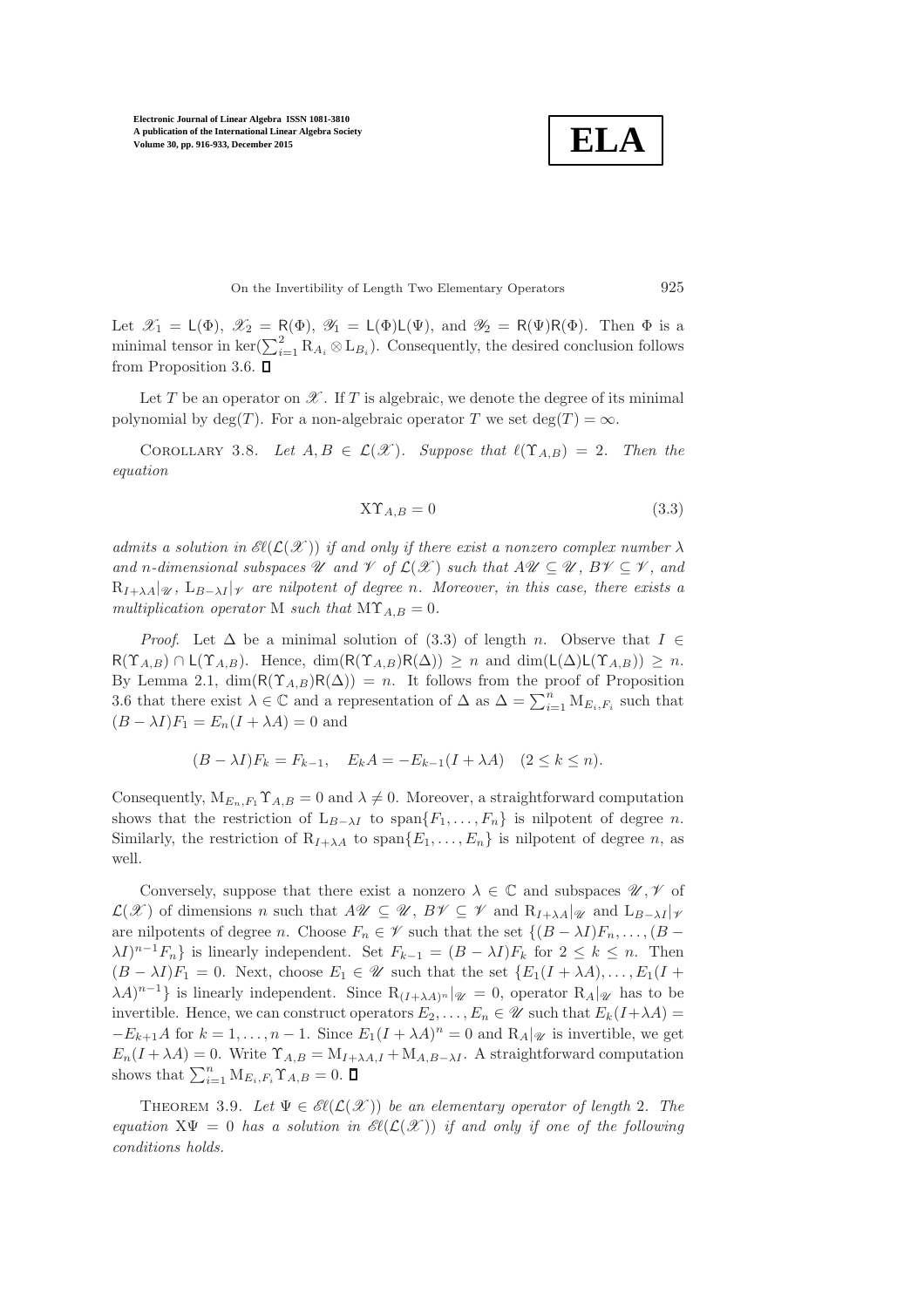**ELA**

926 N. Boudi and J. Bračič

(1) There exists a multiplication operator  $M \in \mathscr{E}\ell(\mathcal{L}(\mathscr{X}))$  such that  $M\Psi = 0$ .

(2) There exist two vector subspaces  $\mathscr{U}, \mathscr{V}$  of  $\mathcal{L}(\mathscr{X})$ , each of dimension n, such that the space  $\{L_B|\gamma : B \in \mathsf{R}(\Psi)\}\$ is equivalent to a constant rank n - 1 subspace of  $\mathbb{M}_{n-1,n}$  and the space  $\{R_A|\mathscr{U}:A\in\mathsf{L}(\Psi)\}\$ is equivalent to a constant rank n subspace of  $\mathbb{M}_{n+1,n}$ . Moreover,  $\text{Rann}(\mathsf{R}(\Psi)) = \{0\}$  and  $\mathsf{R}_A$  is injective for all  $A \in \mathsf{L}(\Psi) \setminus \{0\}$ .

(3) There exist two vector subspaces  $\mathscr{U}, \mathscr{V}$  of  $\mathcal{L}(\mathscr{X})$  of dimension n such that the space  $\{L_B|\gamma : B \in \mathsf{R}(\Psi)\}\$ is equivalent to a constant rank n subspace of  $\mathbb{M}_{n+1,n}$ and the space  ${R_A|\alpha : A \in L(\Psi)}$  is equivalent to a constant rank n – 1 subspace of  $\mathbb{M}_{n-1,n}$ . Moreover,  $\text{Lann}(\mathsf{L}(\Psi)) = \{0\}$  and  $\text{L}_B$  is injective for all  $B \in \mathsf{R}(\Psi) \setminus \{0\}$ .

*Proof.* Suppose that there exists an elementary operator  $\Delta$  of length n such that  $\Delta \Psi = 0$ . Using once again Lemma [2.1,](#page-2-1) we see that either dim(R( $\Psi$ )R( $\Delta$ ))  $\leq n$  or  $\dim(L(\Delta)L(\Psi)) \leq n$ . Suppose first that  $\dim(R(\Psi)R(\Delta)) \leq n$ . A careful reading of the proof of Proposition [3.6](#page-7-0) and Theorem [3.7](#page-8-0) shows that we have only to treat the case where the space  ${L_B|_{R(\Delta)} : B \in R(\Psi)}$  has constant rank  $n-1$  and  $dim(R(\Psi)R(\Delta))$  =  $n-1$  (indeed, if the space  ${L_B|_{R(\Delta)}} : B \in R(\Psi)$  has rank n, then there exists a multiplication operator M such that  $M\Psi = 0$ . It follows, by Lemma [2.2,](#page-2-0) that  $\dim(L(\Delta)L(\Psi)) \leq n+1$ . If  $\text{Rann}(\mathsf{R}(\Psi)) \neq \{0\}$ , then it is obvious that there exists a multiplication operator M such that  $M\Psi = 0$ . Next suppose that there exists  $A \in L(\Psi) \setminus \{0\}$  such that  $R_A$  is not injective. Write  $\Psi = M_{A,B} + M_{A',B'}$  for suitable  $A' \in L(\Psi)$  and  $B, B' \in R(\Psi)$  (Lemma [2.4\)](#page-3-2). Choose  $E \in \mathcal{L}(\mathcal{X}), F \in R(\Delta)$  such that  $EA = B'F = 0$ . Then  $M_{E,F}\Psi = 0$ . Now suppose that the space  $\{R_A|_{L(\Delta)} : A \in L(\Psi)\}\$ has constant rank n. Since the constant rank n subspaces of  $\mathbb{M}_n$  have dimension 1 we conclude that  $\dim(L(\Delta)L(\Psi)) = n + 1$ , as desired. The case  $\dim(L(\Delta)L(\Psi)) \leq n$ is treated similarly.

For the converse, suppose that (2) holds. Arguing as in the proof of Lemma [3.5,](#page-4-0) we see that the set  ${L_B|\gamma : B \in R(\Psi)}$  is equivalent to the constant rank subspace of  $\mathbb{M}_{n-1,n}$  of the form

| $\beta$        | $\alpha$ | $\left( \right)$ | D        |  |
|----------------|----------|------------------|----------|--|
| $\overline{0}$ | R        | $\alpha$         |          |  |
|                |          |                  |          |  |
| $\Omega$       | $\Omega$ |                  |          |  |
|                |          |                  | $\alpha$ |  |

On the other hand, it is easy to show that the set  ${R_A|\psi : A \in L(\Psi)}$  is equivalent to the constant rank subspace of  $\mathbb{M}_{n+1,n}$  of the form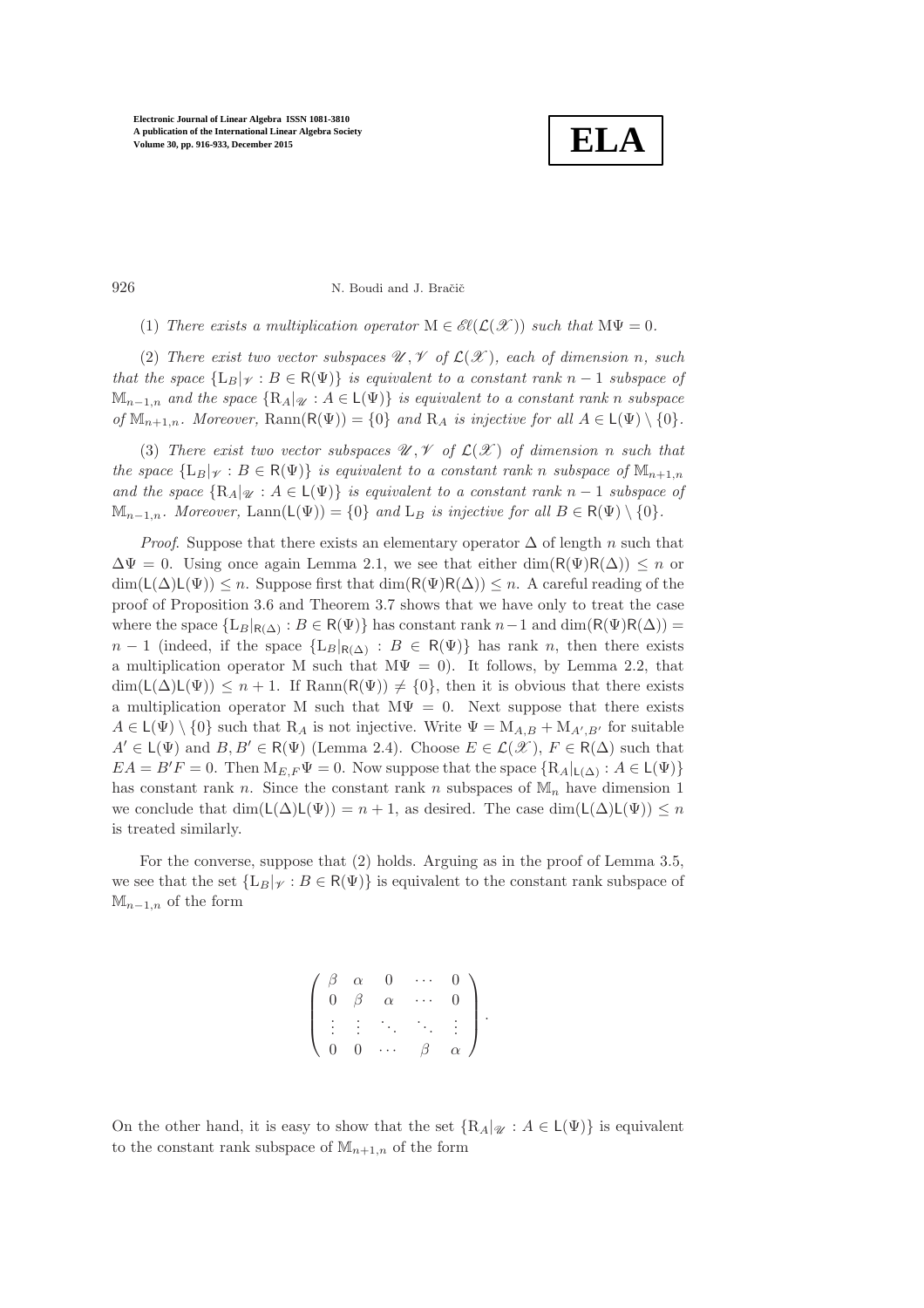

On the Invertibility of Length Two Elementary Operators 927

| $\alpha$ |          | $\overline{0}$ | 0           |
|----------|----------|----------------|-------------|
|          | $\alpha$ | 0              | 0           |
|          |          | $\theta$       | 0           |
|          |          |                |             |
|          |          |                | $^{\alpha}$ |
|          |          | O.             |             |

Write  $\Psi = \sum_{i=1}^{2} M_{A_i, B_i}$ , where  $A_i \in L(\Psi)$  and  $B_i \in R(\Psi)$ . Then there exist  $E_1, \ldots, E_n \in \mathcal{U}$  and  $F_1, \ldots, F_n \in \mathcal{V}$  such that

 $B_1F_1 = B_2F_n = 0$ ,  $B_2F_k = B_1F_{k+1}$ , and  $E_kA_2 = -E_{k+1}A_1$   $(1 \le k \le n-1)$ . It is easily seen that  $\Delta = \sum_{i=1}^{n} M_{E_i, F_i}$  is a left zero divisor of  $\Psi$ . The case (3) is treated similarly.  $\square$ 

REMARK 3.10. Let  $\Psi \in \mathcal{EU}(\mathcal{L}(\mathcal{X}))$  be an elementary operator of length 2. Suppose that the equation  $X\Psi = 0$  has a solution in  $\mathscr{E}(\mathcal{L}(\mathscr{X}))$  and  $M\Psi \neq 0$ , for every nonzero multiplication operator M. Then, for every elementary operator  $\Phi$  satisfying  $L(\Phi) = L(\Psi)$  and  $R(\Phi) = R(\Psi)$ , the equation  $X\Phi = 0$  admits a solution in  $\mathscr{U}(L(\mathscr{X}))$ .

<span id="page-11-0"></span>4. Invertibility. In this section, we are concerned with the (left, respectively right) invertibility in the algebra  $\mathscr{E}(\mathcal{L}(\mathscr{X}))$  of short elementary operators. Thus, the main question is, under which condition on an invertible elementary operator  $\Delta$  of length 1 or 2 does the equation  $\Delta X = I$ , respectively the equation  $X\Delta = I$ , or the system of both, have a solution in  $\mathscr{E}\ell(\mathcal{L}(\mathscr{X}))$ ?

Recall from [\[6,](#page-17-5) Ch. II, Theorem 16] that a bounded linear operator on a Banach space is left-invertible if and only if it is bounded below and its range is a complemented subspace. Similarly, a bounded linear operator on a Banach space is right-invertible if and only if it is surjective and its kernel is a complemented subspace.

It is easily seen that a two sided multiplication operator  $M_{A,B}$  is invertible if and only if  $A, B \in \mathcal{L}(\mathcal{X})$  are invertible. In this case,  $M_{A,B}^{-1} = M_{A^{-1},B^{-1}}$ . What about the existence of the right (respectively, left) inverse of  $M_{A,B}$  in  $\mathscr{E}\ell(\mathcal{L}(\mathscr{X}))$ ?

PROPOSITION 4.1. For  $A, B \in \mathcal{L}(\mathcal{X})$ , the equation

<span id="page-11-1"></span>
$$
XM_{A,B} = I
$$
\n
$$
(4.1)
$$

has a solution in  $\mathscr{E}(\mathcal{L}(\mathcal{X}))$  if and only if A is right-invertible and B is left-invertible. Moreover, any minimal solution of [\(4.1\)](#page-11-1) has length one.

*Proof.* If A is right-invertible with a right inverse  $A_r$  and B is left-invertible with a left inverse  $B_l$ , then  $M_{A_r,B_l}$  solves the equation [\(4.1\)](#page-11-1). For the opposite implication,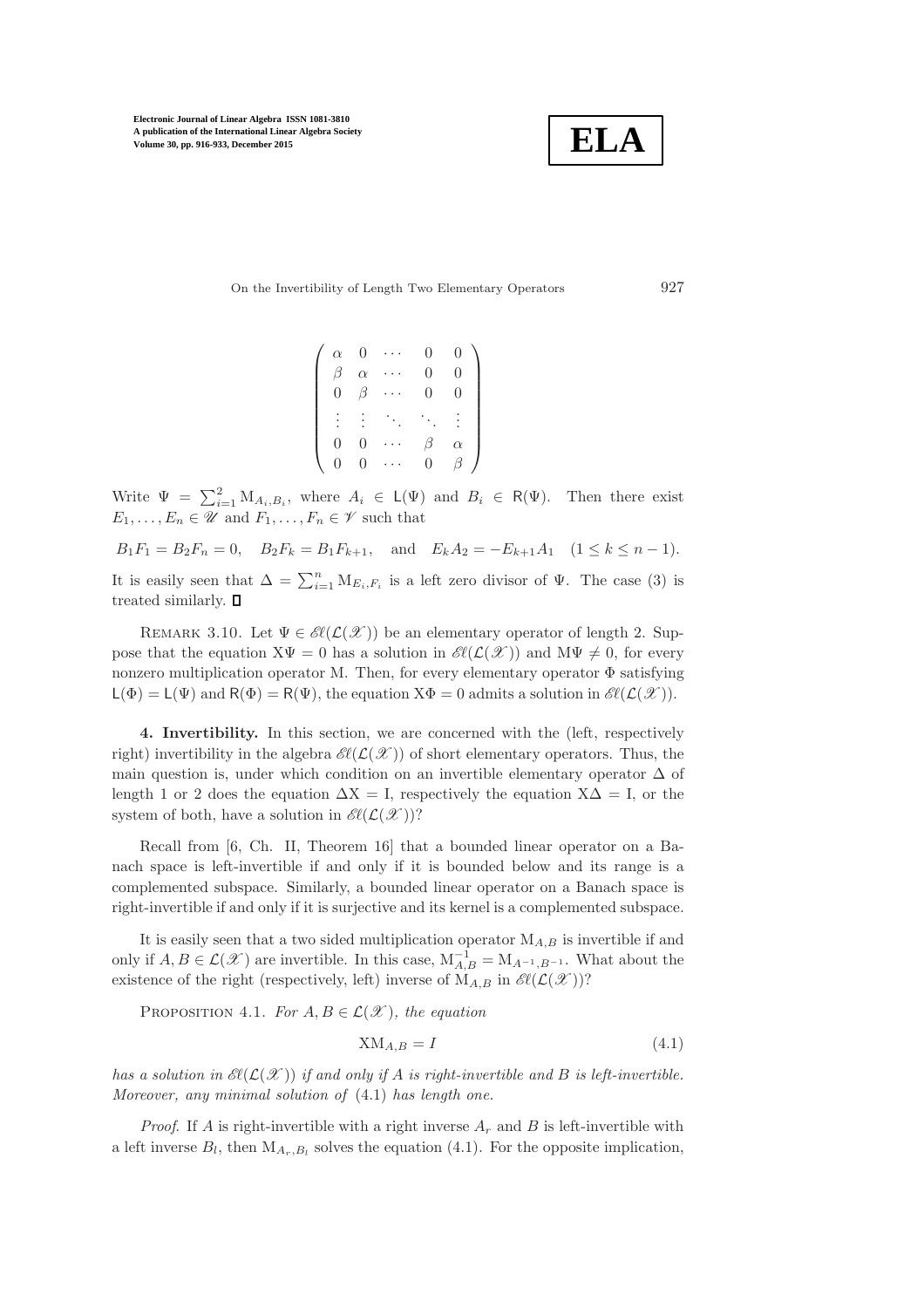

### 928 N. Boudi and J. Bračič

if there exists a multiplication operator which solves [\(4.1\)](#page-11-1), then we are done. Assume that  $\Lambda \in \mathscr{E}\ell(\mathcal{L}(\mathcal{X}))$  is a minimal solution of [\(4.1\)](#page-11-1) of length  $n \geq 2$ . Write  $BR(\Lambda)$  =  $\mathbb{C}I \oplus \mathcal{W}$ , for some suitable subspace W of  $BR(\Lambda)$ . Let  $\pi : BR(\Lambda) \to \mathcal{W}$  be the natural projection. Then  $\Lambda M_{A,\pi(B)} = 0$ . It follows, by Proposition [3.3,](#page-4-3) that one can write  $\Lambda = \sum_{i=1}^n M_{E_i, F_i}$  such that either  $E_i A = 0$  or  $\pi(B) F_i = 0$ . Since  $\Lambda$  is a minimal solution of [\(4.1\)](#page-11-1) only the last case is possible. Thus,  $\pi(B)F_i = 0$ , for any i. Choose i such that  $BF_i \neq 0$ . Clearly, we can assume that  $BF_i = I$ . Let  $j \neq i$ , with  $1 \leq j \leq n$ . Then there exists  $\lambda \in \mathbb{C}$  such that  $B(F_i - \lambda F_i) = 0$ . Write  $\Lambda = M_{E_i, F_i - \lambda F_i} + \Delta$ , where  $\ell(\Delta) = n - 1$ . Then  $M_{E_j, F_j - \lambda F_i} M_{A,B} = 0$ , and consequently,  $\Delta M_{A,B} = I$ , a contradiction. This completes the proof.  $\square$ 

Now we consider elementary operators of length 2. We start with length 2 elementary operators of the form  $\Upsilon_{A,B}$ , where  $A, B \in \mathcal{L}(\mathcal{X})$ . Let  $T_{A,B} = L_A - R_B$  be the generalized inner derivation implemented by  $A$  and  $B$ . Note that for a suitable scalar  $\lambda$ , the operator  $L_{(A-\lambda I)^{-1}}T_{A,B}$  has the form  $\Upsilon_{C,D}$ , for some  $C, D \in \mathcal{L}(\mathcal{X})$ . On the other hand,  $\Upsilon_{A,B} = R_B T_{A,-B^{-1}}$  whenever B is invertible. In [\[7\]](#page-17-6), Rosenblum studied the inverse of an invertible generalized inner derivation  $T_{A,B}$ .

<span id="page-12-0"></span>LEMMA 4.2. Let  $T_{A,B} \in \mathscr{E}(\mathcal{L}(\mathcal{X}))$  be an invertible generalized inner derivation of length 2. Suppose that B is algebraic of degree n and that  $\{I, A, \ldots, A^{n-1}\}\$  is a linearly independent set of operators. Then the inverse  $T_{A,B}^{-1}$  is an elementary operator of length n.

*Proof.* Since  $B$  is not a scalar multiple of  $I$  the integer  $n$  is actually at least 2. Let

$$
m_B(z) = z^n + \alpha_{n-1} z^{n-1} + \dots + \alpha_1 z + \alpha_0
$$

be the minimal polynomial of B. Then  $m_B(A)$  is an invertible operator (since  $\sigma(B) \cap$  $\sigma(A) = \emptyset$ ). Let  $\Delta' \in \mathscr{E}(\mathcal{L}(\mathcal{X}))$  be defined by

$$
\Delta' = \sum_{i=1}^{n-2} M_{A^{n-i} + \alpha_{n-1}A^{n-i-1} + \dots + \alpha_{i+1}A, B^{i-1}} + M_{A, B^{n-2}} + R_{B^{n-1} + \alpha_{n-1}B^{n-2} + \dots + \alpha_2B + \alpha_1I}
$$

(if  $n = 2$ , then  $\Delta' = L_A + R_{B+\alpha_1I}$ ). Observe that  $\ell(\Delta') = n$ . A straightforward computation shows that  $\Delta' T_{A,B} = T_{A,B} \Delta' = L_{m_B(A)}$ . Since  $m_B(A)$  is invertible we see that  $T_{A,B}^{-1} = \Delta' L_{m_B(A)^{-1}} = L_{m_B(A)^{-1}}\Delta'$  which means that  $T_{A,B}^{-1}$  is an elementary operator of length n.  $\Box$ 

<span id="page-12-1"></span>THEOREM 4.3. Let  $A, B \in \mathcal{L}(\mathcal{X})$ . Suppose that  $\Upsilon_{A,B}$  is invertible and of length 2. Then  $\Upsilon_{A,B}^{-1}$  is an elementary operator if and only if either A or B is algebraic. Moreover,  $\ell(\Upsilon_{A,B}^{-1}) = \min\{\deg(A), \deg(B)\} = n.$ 

*Proof.* Suppose that  $\Upsilon_{A,B}^{-1}$  is an elementary operator of length n. By Lemma [2.1,](#page-2-1)  $\dim(\mathsf{R}(\Upsilon_{A,B})\mathsf{R}(\Upsilon_{A,B}^{-1})) + \dim(\mathsf{L}(\Upsilon_{A,B}^{-1})\mathsf{L}(\Upsilon_{A,B})) \leq 2n+1.$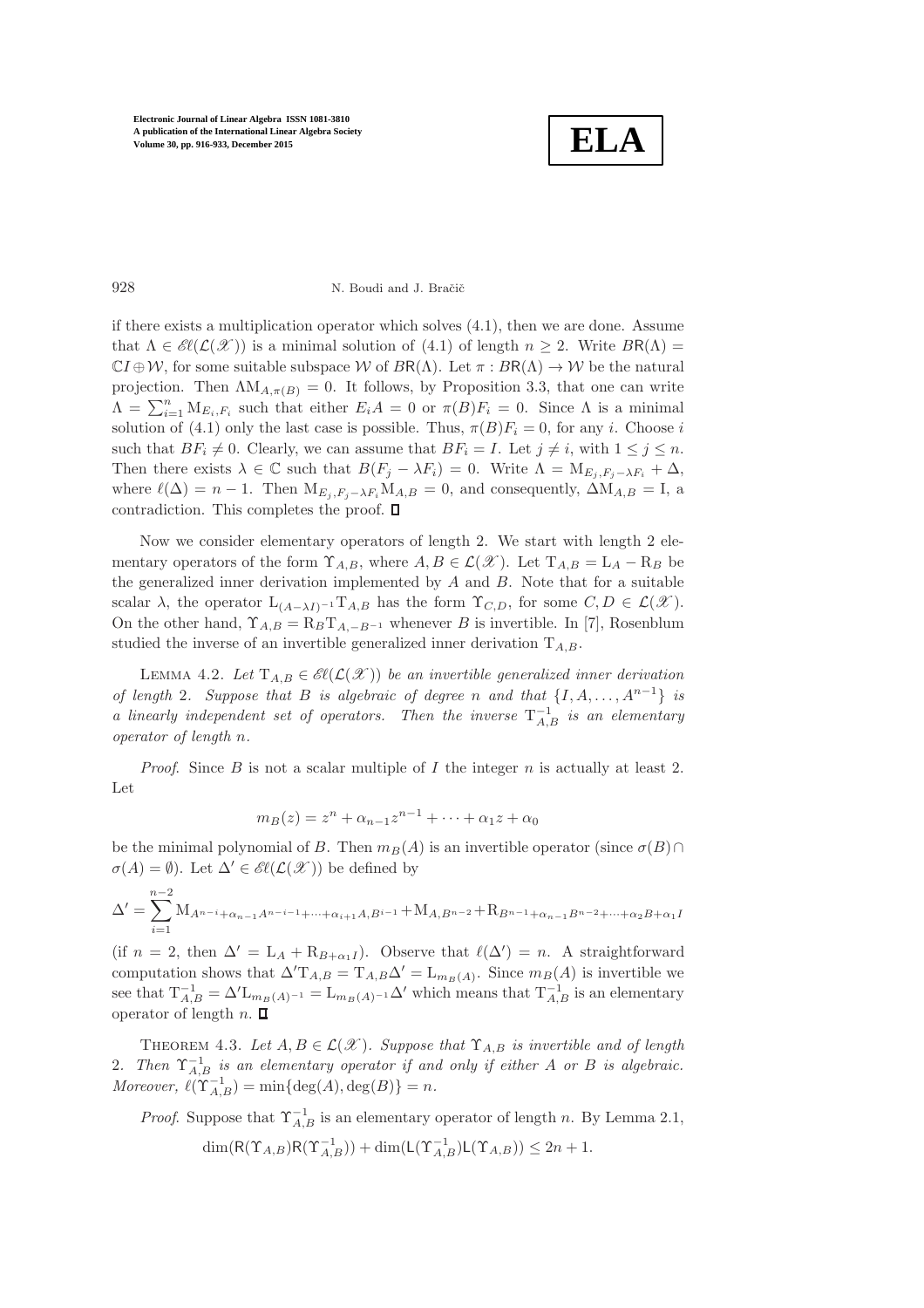**ELA** 

#### On the Invertibility of Length Two Elementary Operators 929

Hence, either  $\dim(\mathsf{R}(\Upsilon_{A,B})\mathsf{R}(\Upsilon_{A,B}^{-1})) \leq n$  or  $\dim(\mathsf{L}(\Upsilon_{A,B}^{-1})\mathsf{L}(\Upsilon_{A,B})) \leq n$ . Suppose, for instance, that  $\dim(\mathsf{L}(\Upsilon_{A,B}^{-1})\mathsf{L}(\Upsilon_{A,B})) \leq n$ . Since  $I \in \mathsf{L}(\Upsilon_{A,B})$  and  $\dim(\mathsf{L}(\Upsilon_{A,B}^{-1})) = n$ we have  $\mathsf{L}(\Upsilon_{A,B}^{-1}) = \mathsf{L}(\Upsilon_{A,B}^{-1})\mathsf{L}(\Upsilon_{A,B})$ . Therefore,  $\mathbb{C}I + \mathsf{L}(\Upsilon_{A,B}^{-1})A \subseteq \mathsf{L}(\Upsilon_{A,B}^{-1})$ . Let  $\mathsf{L}(\Upsilon_{A,B}^{-1}) = \text{span}\{E_1,\ldots,E_n\},\,\text{where}\,\,I = E_1\,\,\text{and}\,\,E_kA = A^k = E_{k+1},\,\text{for}\,\,1\leq k\leq k.$  $n-1$ . Then  $E_nA = A^n \in \text{span}\{I, A, \ldots, A^{n-1}\}\$ . As a result, A is algebraic of degree at most n. We have thereby shown that either  $A$  or  $B$  is algebraic of degree at most  $n$ .

Suppose now that A is algebraic. Since  $\sigma(A)$  is finite we can choose  $\lambda \in \mathbb{C}$  such that  $B - \lambda I$  and  $I + \lambda A$  are invertible. Write  $\Upsilon_{A,B} = M_{A,B-\lambda I} + L_{I+\lambda A}$ . Then  $M_{(I+\lambda A)^{-1},(B-\lambda I)^{-1}}$  $\Upsilon_{A,B}$  is a generalized inner derivation. The desired conclusion follows by Lemma [4.2.](#page-12-0)  $\square$ 

<span id="page-13-0"></span>COROLLARY 4.4. Let  $T_{A,B} \in \mathscr{E}\ell(\mathcal{L}(\mathscr{X}))$  be an invertible generalized inner derivation of length 2. The inverse  $T_{A,B}^{-1}$  is an elementary operator if and only if either A or B is algebraic. Moreover,  $\ell(T_{A,B}^{-1}) = \min\{\deg(A), \deg(B)\} = n$ .

*Proof.* With no loss of generality, we may assume that  $A$  is invertible (since we can replace A and B by  $A-\lambda I$  and  $B-\lambda I$  respectively). Then  $L_{A^{-1}}T_{A,B} = \Upsilon_{-A^{-1},B}$ . Now the desired conclusion follows by Theorem [4.3.](#page-12-1)  $\Box$ 

Next we characterize generalized inner derivations whose inverses are generalized inner derivations, too.

COROLLARY 4.5. Let  $T_{A,B}$  be an invertible generalized inner derivation of length 2. The inverse  $T_{A,B}^{-1}$  is a generalized inner derivation if and only if there exists  $\lambda \in \mathbb{C}$ such that  $(A - \lambda I)^2$  and  $(B - \lambda I)^2$  are scalar multiples of I.

*Proof.* If there exists  $\lambda \in \mathbb{C}$  such that  $(A - \lambda I)^2$  and  $(B - \lambda I)^2$  are scalar multiples of I, say  $(A - \lambda I)^2 = \alpha I$  and  $(B - \lambda I)^2 = \beta I$ , then  $\alpha \neq \beta$  as  $T_{A,B}$  is invertible. It is easy to check that  $T_{A,B}^{-1} = \frac{1}{\alpha - \beta} T_{A-\lambda I, -B+\lambda I}$ .

Suppose now that  $T_{A,B}^{-1}$  is a generalized inner derivation, say  $T_{A,B}^{-1} = T_{C,D}$ . By Corollary [4.4,](#page-13-0) A or B is an algebraic operator and  $\min{\{\deg(A), \deg(B)\}} = 2$ . Assume that  $B$  is algebraic of degree 2. There is no loss of generality if we assume that  $B^2 = \beta I$  for some  $\beta \in \mathbb{C}$  (we can replace A and B by  $A - \lambda I$  and  $B - \lambda I$ , respectively, if necessary). Thus, the minimal polynomial of B is  $m_B(z) = z^2 - \beta$ . By the proof of Lemma [4.2,](#page-12-0)  $T_{A,B}^{-1} = L_{(A^2 - \beta I)^{-1}A} + M_{(A^2 - \beta I)^{-1},B}$  and therefore, because of  $T_{A,B}^{-1} = T_{C,D}$ , one has  $L_{(A^2 - \beta I)^{-1}A-C} + M_{(A^2 - \beta I)^{-1},B} + R_D = 0$ . If  $(A^2 - \beta I)^{-1}$ and  $I$  were linearly independent, then, by Corollary [2.3,](#page-2-2)  $B$  and  $D$  would be scalar multiples of I. As this is not the case, we conclude that  $(A^2 - \beta I)^{-1}$  is a scalar multiple of I. It is obvious now that  $A^2 = \alpha I$  for some  $\alpha \in \mathbb{C}$ .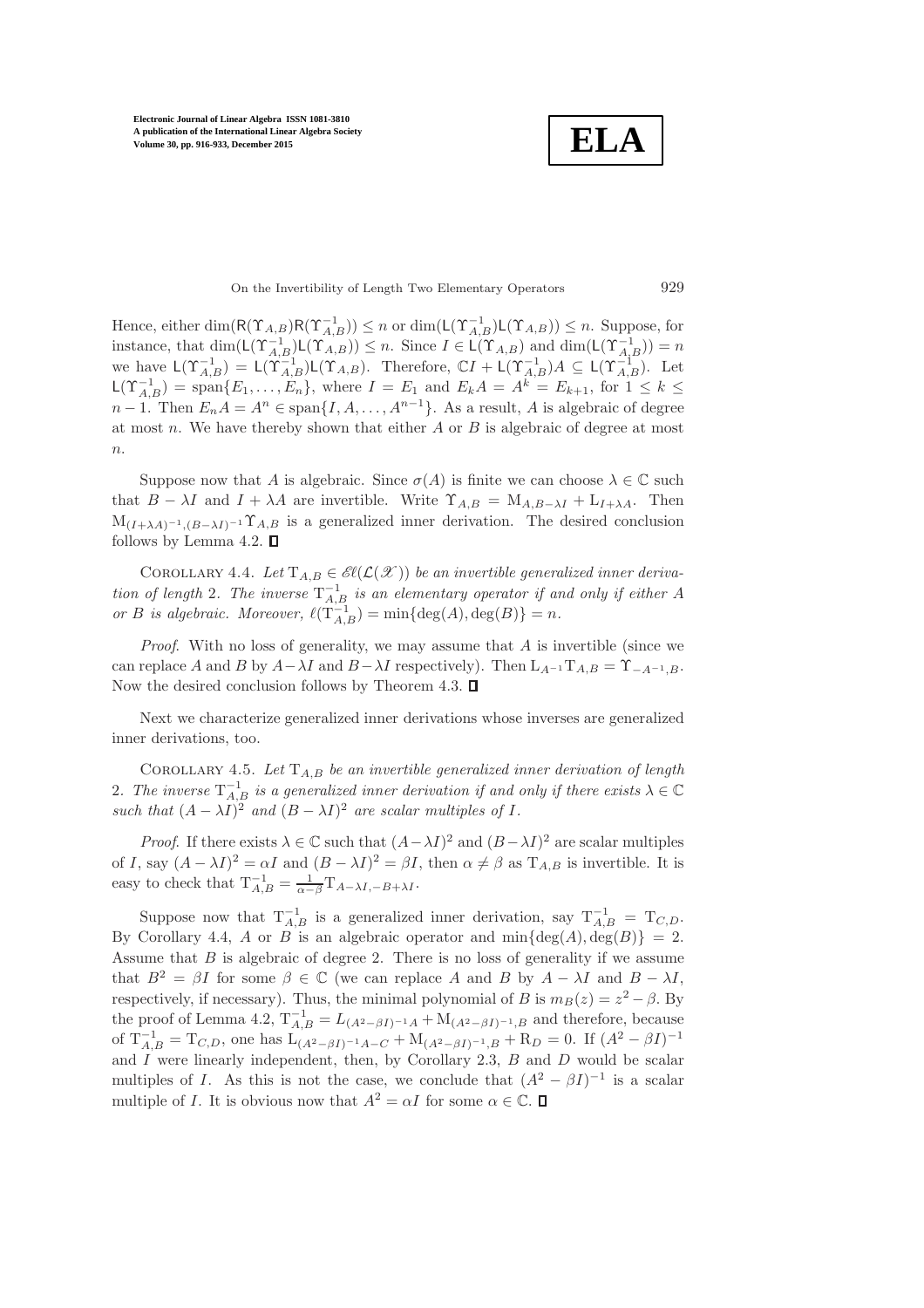

930 N. Boudi and J. Bračič

COROLLARY 4.6. Let  $\Delta = M_{A,B} + M_{C,D}$  be an invertible elementary operator of length 2. If B and C are invertible, then the inverse  $\Delta^{-1}$  is an elementary operator of length n if and only if  $C^{-1}A$  or  $DB^{-1}$  is an algebraic operator and  $\min\{\deg(C^{-1}A), \deg(DB^{-1})\} = n.$ 

*Proof.* Since B and C are invertible we have  $\Delta = M_{C,B}T_{C^{-1}A,-DB^{-1}}$ , which gives  $\Delta^{-1} = T_{C^{-1}A, -DB^{-1}}^{-1} M_{C, B}^{-1}$ . Hence,  $\Delta^{-1}$  is an elementary operator of length n if and only if  $T_{C^{-1}A, -DB^{-1}}^{-1}$  is an elementary operator of length n. Now use Corollary [4.4.](#page-13-0)

<span id="page-14-0"></span>LEMMA 4.7. Let  $A, B \in \mathcal{L}(\mathcal{X})$ . Suppose that  $\Upsilon_{A,B}$  is invertible and its inverse is an elementary operator. Then  $\Upsilon_{A,B}$  can be written as a sum of two invertible multiplication operators.

<span id="page-14-1"></span>*Proof.* By Theorem [4.3,](#page-12-1) either A or B is algebraic. Hence,  $\sigma(A)$  or  $\sigma(B)$  is finite. We can now deduce easily the desired decomposition.  $\square$ 

PROPOSITION 4.8. Let  $\Delta$  be an invertible elementary operator of length 2. Suppose that  $\Delta^{-1}$  is an elementary operator of length n. Then one of the following cases holds.

(1)  $\Delta = M_{A,B} + M_{C,D}$ , where  $M_{A,B}, M_{C,D}$  are invertible multiplication operators, either  $A^{-1}C$  or  $B^{-1}D$  is algebraic and min{deg( $A^{-1}C$ ), deg( $B^{-1}D$ )} = n.

(2) dim(R( $\Delta$ )R( $\Delta^{-1}$ ))  $\leq n$ , every element of R( $\Delta$ ) has a right zero divisor in  $R(\Delta^{-1})$  and every element of  $L(\Delta)$  has a right inverse in  $L(\Delta^{-1})$ .

(3) dim(L( $\Delta^{-1}$ )L( $\Delta$ ))  $\leq n$ , every element of L( $\Delta$ ) has a left zero divisor in L( $\Delta^{-1}$ ) and every element of  $R(\Delta)$  has a left inverse in  $L(\Delta^{-1})$ .

*Proof.* By Lemma [2.1,](#page-2-1)  $\dim(R(\Delta)R(\Delta^{-1})) + \dim(L(\Delta^{-1})L(\Delta)) \leq 2n + 1$ . This entails that either  $\dim(R(\Delta)R(\Delta^{-1})) \leq n$  or  $\dim(L(\Delta^{-1})L(\Delta)) \leq n$ . Suppose first that the former holds. For  $B \in R(\Delta)$ , denote by  $\widehat{B} : R(\Delta^{-1}) \to R(\Delta)R(\Delta^{-1})$  the restriction of L<sub>B</sub> to R( $\Delta^{-1}$ ). Let  $S = \{\widehat{B} : B \in R(\Delta)\}\$ . Choose  $B_1 \in S$  such that  $rk(B_1) = rk(\mathcal{S})$ . We distinguish two cases.

Case 1. rk(S) = n. Then  $B_1 \mathsf{R}(\Delta^{-1}) = \mathsf{R}(\Delta) \mathsf{R}(\Delta^{-1})$  and  $\widehat{B}_1$  is invertible. Choose  $B_2 \in \mathsf{R}(\Delta)$  such that  $\widehat{B}_2$  is not invertible. Choose a Jordan basis  $\{F_1, \ldots, F_n\}$  for the map  $\widehat{B}_1^{-1}\widehat{B}_2$  such that  $B_2F_1 = 0$ . Write  $\Delta^{-1} = \sum_{i=1}^n M_{E_i, F_i}$  and  $\Delta = \sum_{i=1}^2 M_{A_i, B_i}$ for suitable  $A_1, A_2, E_1, \ldots, E_n \in \mathcal{L}(\mathcal{X})$ . Since  $\Delta \Delta^{-1} = I$  and  $B_2F_1 = 0$  one has  $\sum_{j=1}^{n} A_1 E_j \otimes F_j B_1 F_1 = I \otimes F_1$ . In particular,  $I \in A_1 L(\Delta^{-1})$ . Let  $\{F_1, \ldots, F_{i_1}\}$  be the first block of the Jordan basis  $\{F_1, \ldots, F_n\}$ . Set  $\mathscr{Z}_1 = \text{span}\{F_1, \ldots, F_{i_1}\}$  and  $\mathscr{Z}_2 =$ span ${F_{i_1+1}, \ldots, F_n}$ . Then  $B_2\mathscr{Z}_2 \subseteq B_1\mathscr{Z}_2$  and  $B_2F_{k+1} = B_1F_k$  for  $1 \leq k \leq i_1 - 1$ . Choose  $F \in \mathscr{Z}_1$  and  $G \in \mathscr{Z}_2$  such that  $B_1(F+G) = I$ . Write  $F = \sum_{k=1}^{i_1} \alpha_k F_k$  and let  $l \in \{1, \ldots, i_1\}$  be the greatest integer satisfying  $\alpha_l \neq 0$ . It follows from  $\Delta^{-1}\Delta = I$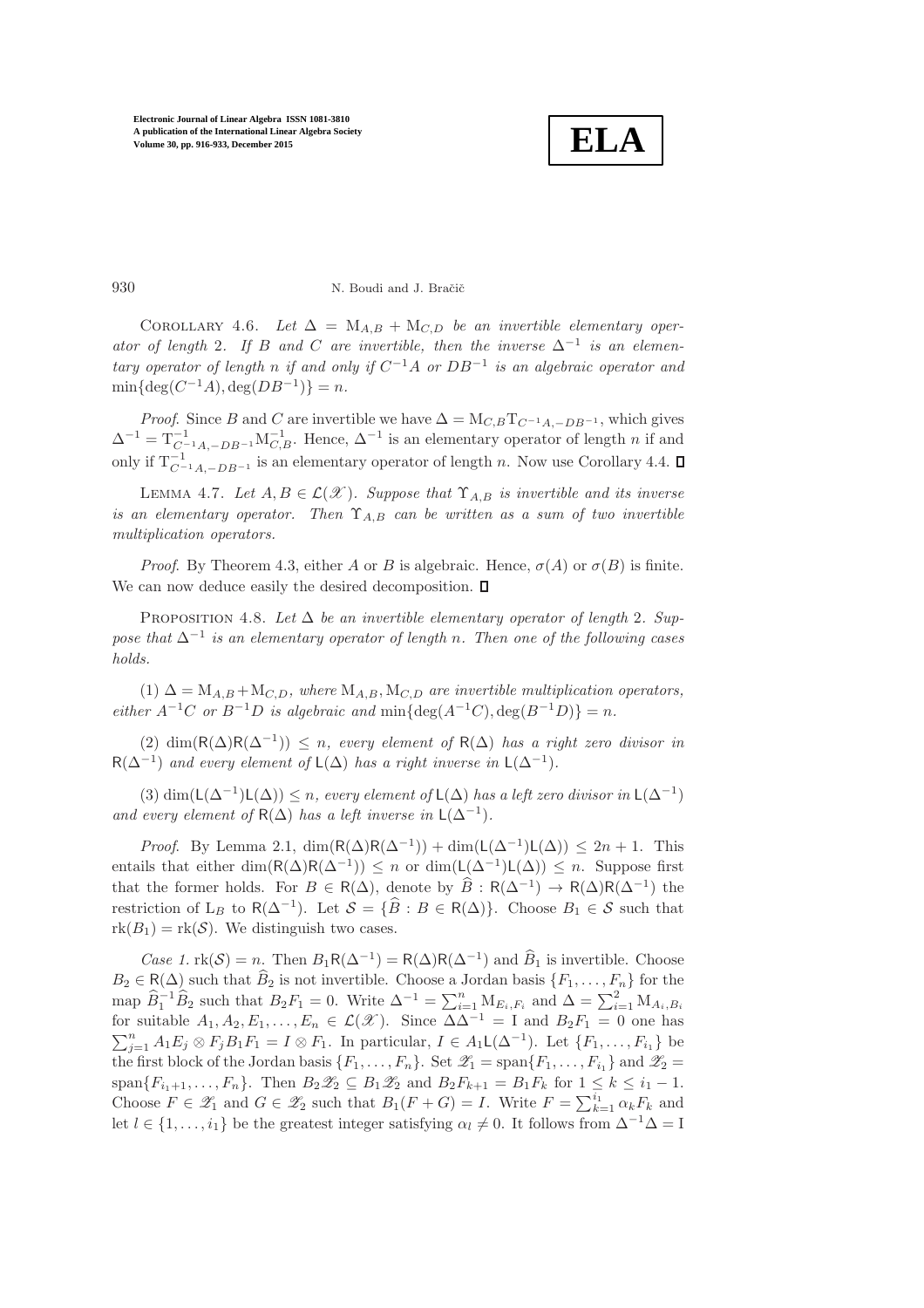**ELA**

On the Invertibility of Length Two Elementary Operators 931

and Lemma [2.2](#page-2-0) that

$$
\sum_{k=1}^{i_1-1} (E_{k+1}A_2 + E_k A_1) \otimes B_1 F_k + E_{i_1} A_1 \otimes B_1 F_{i_1} + \sum_{\substack{i_1+1 \leq k \leq n \\ 1 \leq j \leq 2}} E_k A_j \otimes B_j F_k = I.
$$

If  $l \neq i_1$ , then  $E_{i_1}A_1 = 0$ , which is not possible as  $I \in A_1 L(\Delta^{-1})$ . Hence,  $l = i_1$  and  $E_{i_1}A_1 = \alpha_l I$ . This entails that  $A_1$  is invertible. If  $B_1$  is invertible, then we can apply Lemma [4.7](#page-14-0) and Theorem [4.3](#page-12-1) to the operator  $M_{A,B}^{-1}\Delta$  and get the conclusion (1). Next suppose that  $B_1$  is not invertible. Since  $I \in B_1 \mathsf{R}(\Delta^{-1})$ , the restriction of the map  $\mathsf{R}_{B_1}$ to R( $\Delta^{-1}$ ) has to be injective. Hence, dim(R( $\Delta^{-1}$ )R( $\Delta$ )) ≥ n. Since  $I \notin R_{B_1}(R(\Delta^{-1}))$ one has  $\dim(R(\Delta^{-1})R(\Delta)) \geq n + 1$ . By Lemma [2.1,](#page-2-1)  $\dim(L(\Delta)L(\Delta^{-1})) \leq n$ . Since A<sub>1</sub> is invertible  $\dim(L(\Delta)L(\Delta^{-1})) = n$ . The above argument applied to A<sub>1</sub> and  $L(\Delta)L(\Delta^{-1})$  implies that  $\Delta = M_1 + M_2$ , where  $M_1$  and  $M_2$  are multiplication operators and  $M_1$  is invertible. The desired conclusion follows, once again, by Lemma [4.7](#page-14-0) and Theorem [4.3.](#page-12-1)

Case 2. rk(S)  $\leq n-1$ . Let  $A_1 \in L(\Delta)$ . Write  $\Delta = \sum M_{A_i,B_i}$  for suitable  $A_2, B_1, B_2 \in \mathcal{L}(\mathcal{X})$ . Choose  $F_1 \in R(\Delta^{-1})$  such that  $B_2F_1 = 0$ . Then  $\sum_{j=1}^n A_1 E_j \otimes$  $F_i B_1 F_1 = I \otimes F_1$ . Hence,  $A_1$  is right invertible.

Now suppose that  $\dim(L(\Delta^{-1})L(\Delta)) \leq n$ . A reasoning similar to that one just presented gives that either (1) or (3) holds.  $\Box$ 

COROLLARY 4.9. Let  $\Delta$  be an elementary operator of length 2 on  $\mathbb{M}_n$ . Then one of the following conditions holds.

- (1) There exists a multiplication operator M such that  $M\Delta = 0$ .
- (2)  $\Delta$  is a sum of two invertible multiplication operators and is invertible.

*Proof.* Suppose first that  $\Delta$  is invertible. If every nonzero element of  $L(\Delta)$  is right invertible, then  $L(\Delta)$  can be seen as a two dimensional subspace of constant rank n, which is impossible. Analogously, we see that there exists a nonzero element of R( $\Delta$ ) which is not left invertible. It follows, by Proposition [4.8,](#page-14-1) that  $\Delta$  is a sum of two invertible multiplication operators. Assume now that  $\Delta$  is not invertible and  $M\Delta \neq 0$ , for every multiplication operator M. Then, by Theorem [3.9,](#page-9-1) either every element of  $\mathsf{L}(\Delta) \setminus \{0\}$  is invertible or every element of  $\mathsf{R}(\Delta) \setminus \{0\}$  is invertible, which is impossible, as shown above.  $\square$ 

THEOREM 4.10. Let  $\Delta$  be an invertible elementary operator of length 2. Suppose that  $\Delta^{-1}$  is an elementary operator of length 2, as well. Then there exist multiplication operators  $M_1, M_2, \Gamma_1$ , and  $\Gamma_2$  such that  $\Delta = M_1 + M_2$ ,  $\Delta^{-1} = \Gamma_1 + \Gamma_2$ , and one of the following assertions holds.

(1)  $M_1$  and  $M_2$  are invertible.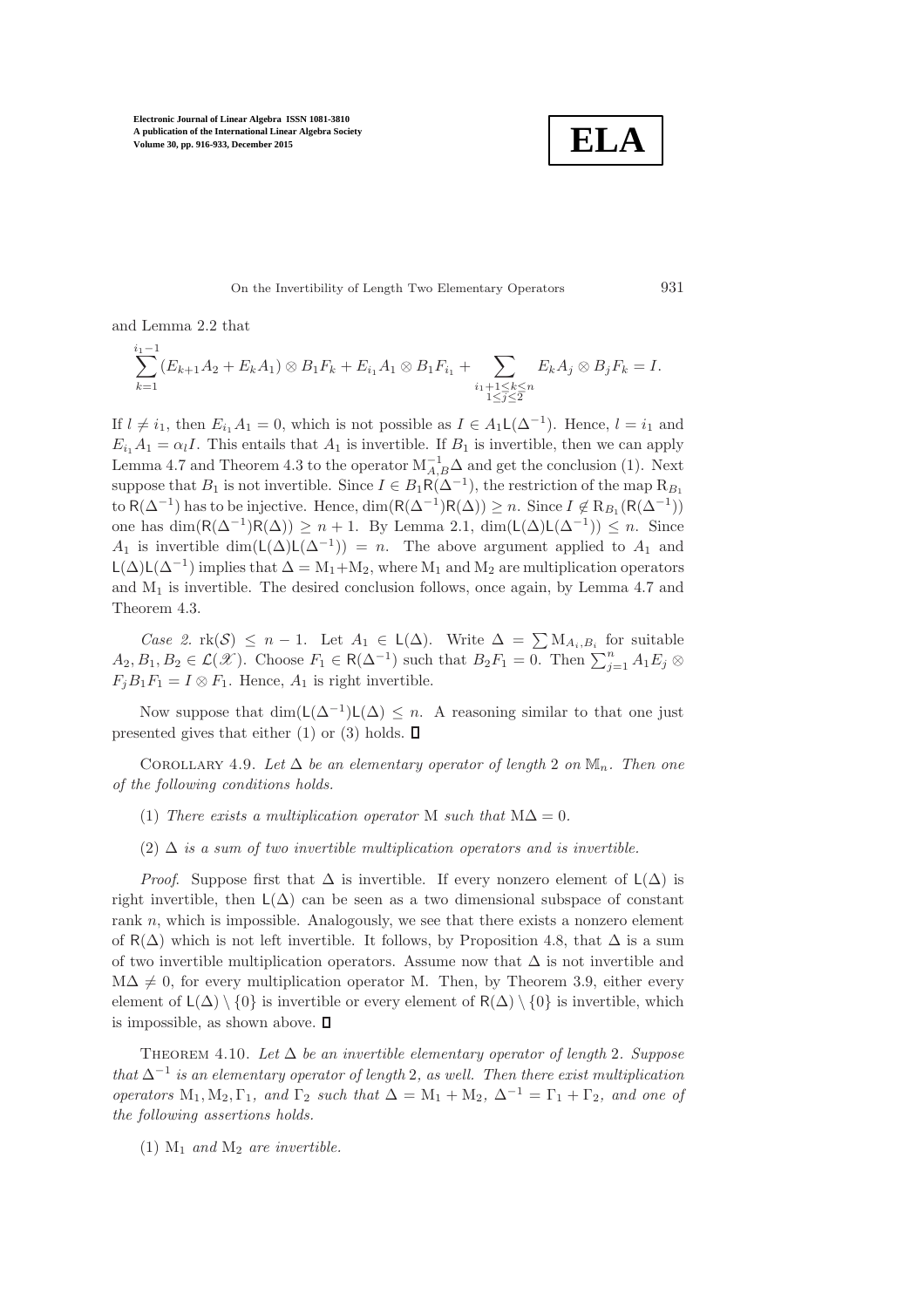

932 N. Boudi and J. Bračič

(2)  $\Gamma_i \mathbf{M}_i = \mathbf{M}_i \Gamma_i = 0$ , for  $i \neq j$ .

*Proof.* Once again, for each  $B \in R(\Delta)$ , let  $\widehat{B} : R(\Delta^{-1}) \to R(\Delta)R(\Delta^{-1})$  denote the restriction of L<sub>B</sub> to R( $\Delta$ )<sup>-1</sup>. In view of Proposition [4.8](#page-14-1) it is enough to consider the case when every element of R( $\Delta$ ) has a right zero divisor in R( $\Delta$ )<sup>-1</sup>. Write  $\Delta = \text{span}\{B_1, B_2\}$  and choose  $F_1 \in R(\Delta)^{-1} \setminus \{0\}$  such that  $B_2F_1 = 0$ . Then  $B_1F_1 \neq 0$ . Choose  $F_2 \in R(\Delta)^{-1} \setminus \{0\}$  such that  $B_1F_2 = 0$ . If  $\{B_1F_1, B_2F_2\}$  was a linearly independent set, then  $\{(B_1 + B_2)F_1, (B_1 + B_2)F_2\}$  would be linearly independent, which contradicts our assumption. On the other hand,  $I \in R(\Delta)R(\Delta)^{-1}$ . Thus, with no loss of generality, we may suppose that  $B_1F_1 = B_2F_2 = I$ . Write  $\Delta = \sum M_{A_i,B_i}$ and  $\Delta^{-1} = \sum_{i=1}^{2} M_{E_i, F_i}$ . Then it follows from our assumptions and Lemma [2.2](#page-2-0) that  $(E_1A_1 + E_2A_2) \otimes B_1F_1 = I$ . This implies that  $E_1A_1 + E_2A_2 = I$ . Now we infer from the fact that  $\Delta \Delta^{-1} = I$  that  $\sum A_1 E_i \otimes F_i B_1 + \sum A_2 E_i \otimes F_i B_2 = I$ . This entails that  $\sum A_1 E_i \otimes F_i = I \otimes F_1$  and  $\sum A_2 E_i \otimes F_i = I \otimes F_2$ . Consequently,  $A_i E_i = I$  and  $A_iE_j = 0$ , for  $i \neq j$ . Therefore, we have  $F_1B_1 + F_2B_2 = I$ . Set  $\Gamma_i = M_{E_i,F_i}$  and  $M_i = M_{A_i, B_i}$ . Then  $\Gamma_i M_j = M_j \Gamma_i = 0$ , as desired.

The following example illustrates the second case in the above theorem.

EXAMPLE 4.11. Let  $\mathscr H$  be the separable Hilbert space and let  $\{e_i\}_{i=1}^{\infty}$  be an orthonormal basis. Let the operators  $B_1, B_2$  be defined by

$$
B_1 e_{2i+1} = 0, \quad B_2 e_{2i+1} = e_{i+1} \quad (i \ge 0)
$$

and

$$
B_1e_{2i} = e_i, \quad B_2e_{2i} = 0 \quad (i \ge 1).
$$

Set  $\Delta = M_{B_1,B_2} + M_{B_2,B_1}$ . Then  $\Delta$  is invertible and its inverse is  $M_{F_1,F_2} + M_{F_2,F_1}$ , where

$$
F_1e_i = e_{2i}
$$
 and  $F_2e_i = e_{2i-1}$   $(i \ge 1)$ .

Observe that  $\Delta$  cannot be a sum of two invertible multiplication operators as the pencil  $(B_1, B_2)$  is not regular. Moreover, a straightforward calculation shows that every elementary operator  $\Psi$  satisfying  $L(\Psi) = L(\Delta)$  and  $R(\Psi) = R(\Delta)$  has to be invertible and its inverse is a length 2 elementary operator.

Acknowledgment. The authors are grateful to an anonymous referee for his/her comments and suggestions.